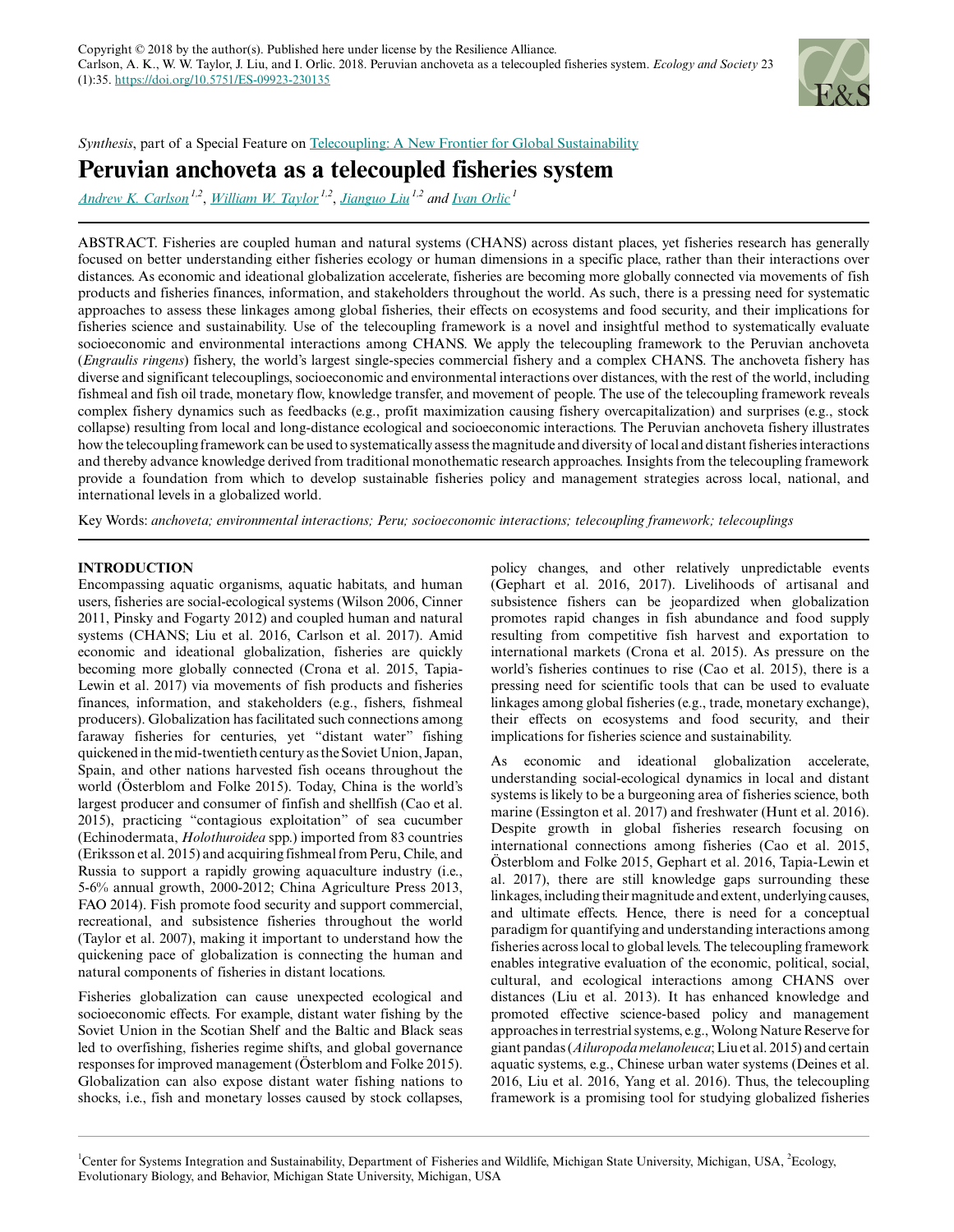and addressing knowledge gaps regarding the structure, scale, drivers, and consequences of long-distance fisheries interactions (Crona et al. 2016, Gephardt et al. 2017). By enabling systematic assessment of telecouplings, socioeconomic and environmental interactions between human and natural systems over distances (Liu et al. 2013), the telecoupling framework can reveal crucial information for sustainable fisheries policy and management throughout the world.

The goal of this study was to investigate movements of fish products, money, knowledge, and people associated with the Peruvian anchoveta (*Engraulis ringens*) fishery using the telecoupling framework to inform development of ecologically, socioeconomically sustainable fishery policy and management approaches now and in the future. We focused on Peruvian anchoveta because this species supports the largest single-species fishery in the world, with 6-7 million metric tons (MMT) of fish harvested annually (Orlic 2011, Avadí et al. 2014). To understand the fishery's telecoupled attributes and inform policy and management, we evaluated the fishery from the late 1940s to the present, a period of rapid growth in Peru's anchoveta harvest and thus fishery-related interactions with other nations (i.e., interactions conducive to telecoupling analysis). Moreover, the governance structures underlying current anchoveta policy and management approaches were created during this era (Orlic 2011), making it a logical, opportune time period to begin a telecoupling analysis.

Today, the Peruvian anchoveta fishery is a globally important aquatic CHANS wherein fish products, money, and information are exchanged throughout the world and fishery stakeholders move long distances within and among nations for anchovetarelated activities (Orlic 2011). By applying the telecoupling framework to the Peruvian anchoveta fishery, we hope to systematically understand its complex environmental and socioeconomic components. Such understanding is crucial for sustainable anchoveta management and policy making, which require knowledge of the fishery's human and natural systems and telecoupled flows (e.g., fish products, money, information), particularly the people and organizations whose decisions affect anchoveta and anchoveta-dependent communities throughout the world.

## **THE TELECOUPLING FRAMEWORK AND APPLICATIONS**

The telecoupling framework is rooted in extant paradigms such as teleconnection, i.e., environmental interactions between natural systems over distances, and globalization, i.e., socioeconomic interactions between human systems over distances (Dreher et al. 2008, Liu et al. 2013). However, it significantly advances these approaches by allowing simultaneous assessment of socioeconomic and environmental interactions among CHANS. As such, the telecoupling framework provides a way to evaluate fundamental questions (i.e., who, what, when, where, why, and how?) regarding movements of fish products and fisheries finances, information, and stakeholders among CHANS. These movements are termed flows, which are produced by one or more causes (e.g., economic, political, social, cultural, ecological) and facilitated by agents (e.g., individuals, organizations, governments) with resultant effects (Liu et al. 2013). An individual telecoupling involves one or more sending

systems, those from which knowledge and materials flow, and receiving systems, those to which knowledge and materials flow (Liu et al. 2013). Spillover systems are those that affect, or are affected by, local, regional, or international interactions between sending and receiving systems (Liu et al. 2013). For instance, when two countries (A and B) harvest fish from the same stock, and country A exports fish to a third country C while country B does not, country B becomes a spillover system whose fish landings may be affected by fish trade between countries A and C.

Some telecoupling research is data intensive, i.e., involves analysis of data collected by authors (Liu et al. 2015, Sun et al. 2017), whereas other telecoupling research entails synthesis of peerreviewed literature to comprehensively understand relationships among systems, flows, agents, causes, and effects that have historically been studied in isolation, i.e., not using the telecoupling framework (Fang et al. 2016, Hulina et al. 2017). This study is in the latter category. We collaboratively identified telecouplings in the Peruvian anchoveta fishery, and we used primary literature to explain elements of the telecoupling framework relative to each anchoveta telecoupling (sensu Deines et al. 2016, Yang et al. 2016). That is, we examined relevant studies that focused on specific telecoupling components (i.e., systems, flows, agents, causes, effects) and applied the telecoupling framework to link them in the context of sustainable anchoveta policy and management. The present study expanded and advanced thesis research (Orlic 2011) completed by a Peruvian anchoveta expert with personal experience in the fishery and extensive knowledge of government and industry data sources related to it (e.g., IMARPE 1970, IFFO 2009). These information sources and associated peer-reviewed literature were the datadriven knowledge base for our investigation of Peruvian anchoveta telecouplings.

# **THE PERUVIAN ANCHOVETA FISHERY AS A TELECOUPLED SYSTEM**

The Peruvian anchoveta fishery is located in the Pacific Ocean's Northern Humboldt Current System (NHCS) off the coast of Peru and Chile, in which coastal upwelling transports nutrientrich water into the photic zone, increasing phytoplankton growth (Barber and Chavez 1983) and anchoveta production (Cury et al. 2000). However, relatively warm (El Niño) or cool (La Niña) phases of the Pacific Decadal Oscillation (PDO) change ecosystem productivity. During the El Niño phase, westerly winds move warm surface waters toward Peru, deepening the thermocline and preventing upwelling of nutrient-rich cold water. These conditions reduce phytoplankton abundance and thus anchoveta production, opening a niche for sardine (*Sardinops sagax sagax*; Bertrand et al. 2004). In contrast, a La Niña upwelling magnifies nutrient flux, increasing anchoveta production and decreasing sardine production (Bakun and Broad 2003, Bakun 2005). Thus, climatic conditions directly regulate the biological production of anchoveta and ultimately the magnitude and timing of fish harvest by nations such as Peru, setting the environmental conditions in which telecouplings occur (Fig. 1).

Anchoveta are primarily processed into fishmeal and fish oil (FMFO) and distributed internationally as feed ingredients for animal agriculture and aquaculture, which are growing industries throughout the world (Smith et al. 2010). A fleet of 1200 Peruvian ships, including 608 steel industrial and 592 wooden vessels,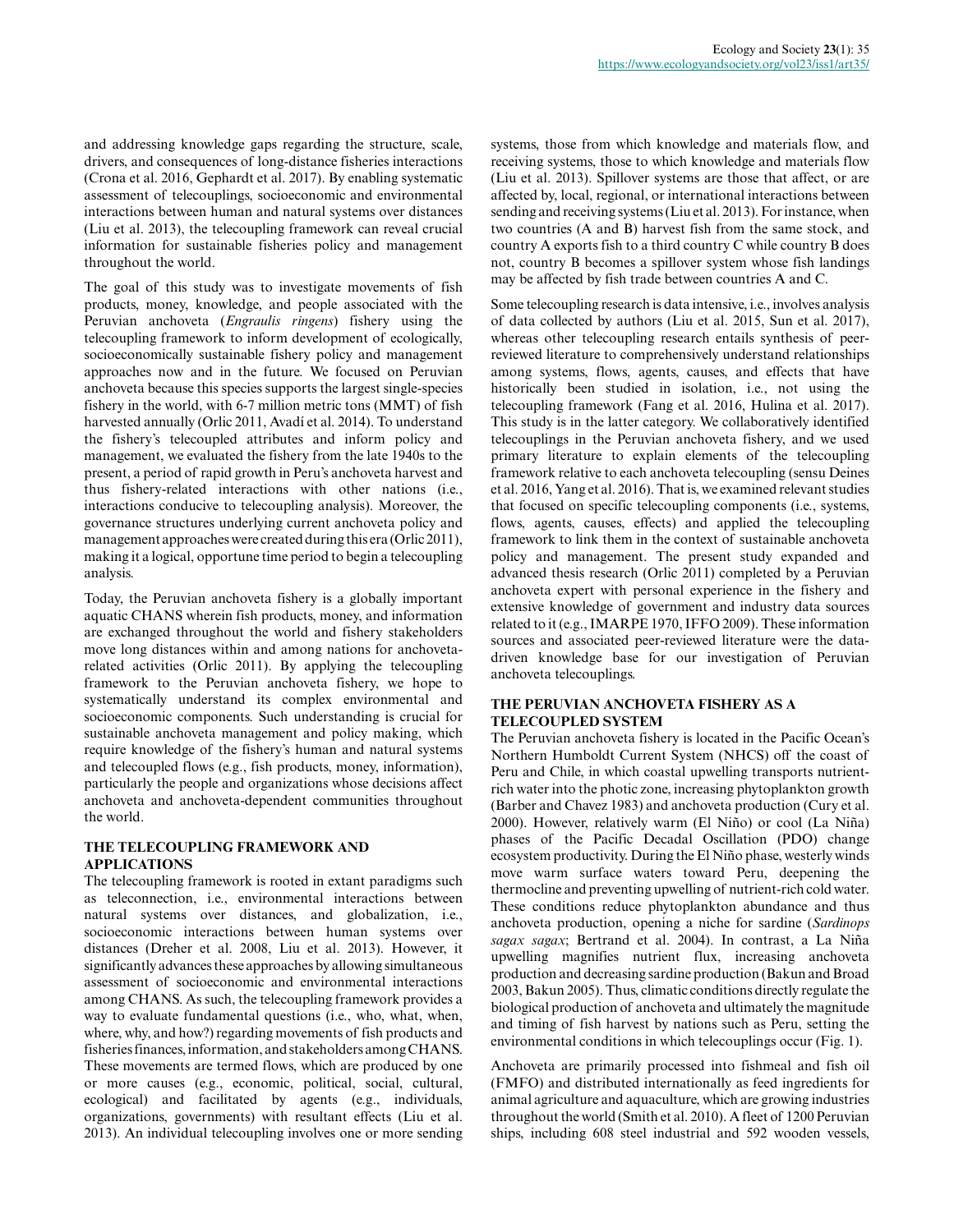**Fig. 1**. Telecouplings among sending, receiving, and spillover systems in the Peruvian anchoveta fishery. Arrows denote flows among systems, each of which have natural and human components. Peru is the sending system for fishmeal, fish oil, people (e.g., commercial fishers, students), and publications delivered to receiving systems such as China and Germany. Peru is the receiving systems for money, knowledge, and "distant water" fishers from other countries. The United States, Chile, China, and Germany are examples of spillover systems, nations that affect, or are affected by, flows involving sending and receiving systems.



harvests 6-7 MMT of anchoveta every year (Orlic 2011, Avadí et al. 2014). Anchoveta are then transported to Peru's production plants ( $n = 140$ ; Orlic 2011) in the coastal cities of Chimbote and Pisco, which process over 9000 metric tons of fish per hour and employ 47,000 workers (IFFO 2009, Christensen et al. 2014). Although anchoveta are important to small-scale Peruvian fishers that sell them for direct human consumption (DHC), only two percent of landings are allocated for this purpose (Fréon et al. 2014). In contrast, Peruvian anchoveta support approximately 50 percent of global fishmeal production and 33 percent of global fish oil production, making Peru the largest exporter of FMFO worldwide (Avadí et al. 2014). In turn, global trade of FMFO

causes movement of money, information, and people. As such, the anchoveta fishery has four prominent telecouplings: FMFO trade, monetary flow, knowledge transfer, and movement of people.

## **Systems**

Systems (i.e., sending, receiving, and spillover) are CHANS, integrated units in which humans and nature interact (Liu et al. 2007*a*, *b*). In the FMFO telecoupling, Peru is the sending system, whereas receiving systems are nations that import FMFO, including China, the United States, Germany, Spain, Norway, and Denmark (Table 1, Fig. 1; Orlic 2011, Avadí et al. 2014, Fréon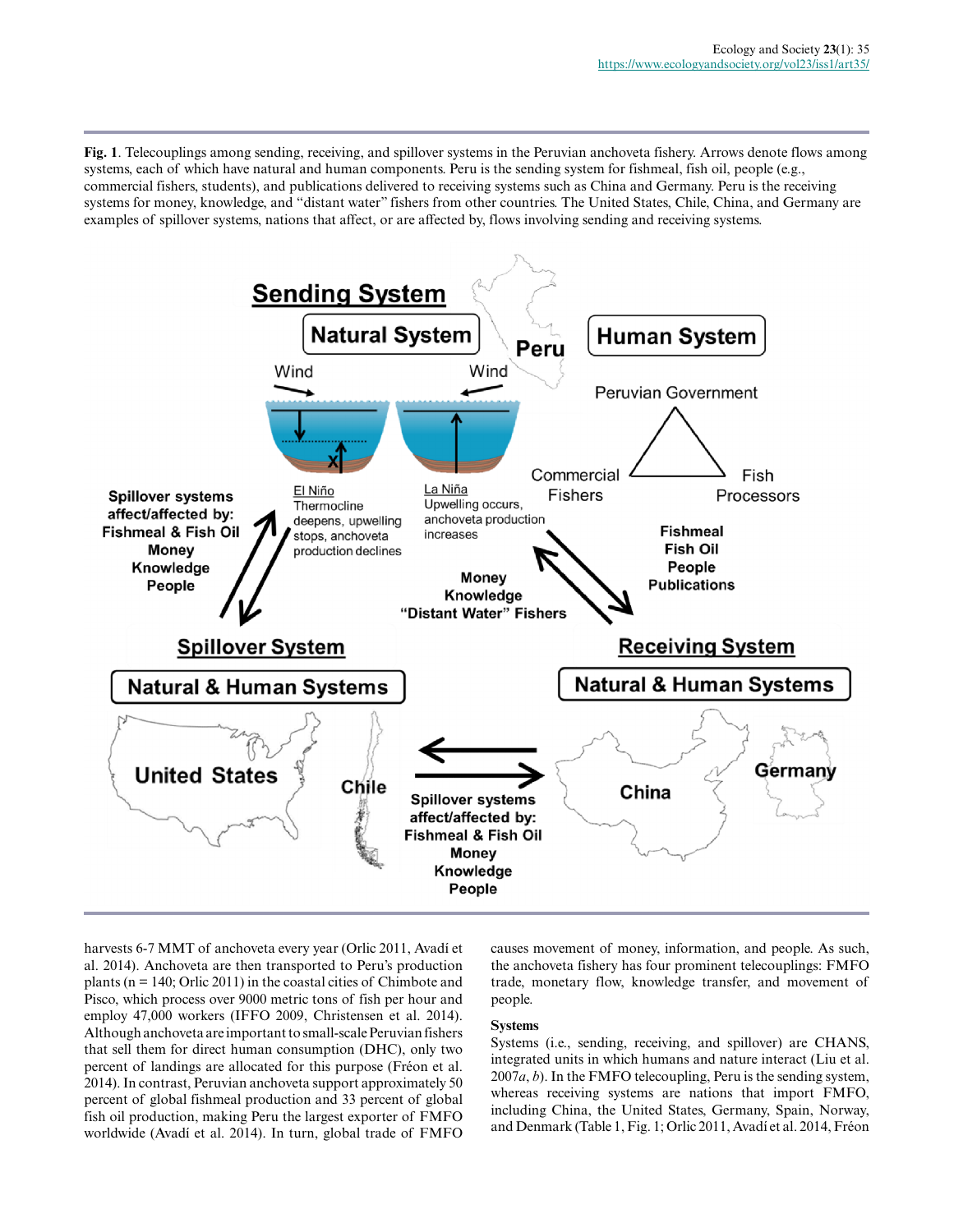**Table 1**. Summary of systems, flows, agents, causes, and effects associated with telecouplings in the Peruvian anchoveta fishery. FMFO = fishmeal and fish oil.

| Components of the telecoupling framework                                                                               |                                                                                              | Examples related to Peruvian anchoveta                                                                                                                                                                                                                                                                                                                                                                                                                                                                                                  |
|------------------------------------------------------------------------------------------------------------------------|----------------------------------------------------------------------------------------------|-----------------------------------------------------------------------------------------------------------------------------------------------------------------------------------------------------------------------------------------------------------------------------------------------------------------------------------------------------------------------------------------------------------------------------------------------------------------------------------------------------------------------------------------|
| Systems<br>(units in which humans and<br>nature interact)                                                              | Sending<br>(origins/sources/donors)                                                          | Peru (FMFO); China, Denmark, Germany, Norway, Peru, Spain, United<br>States (money); Peru (knowledge); Peru, Soviet Union (people);<br>Galdorisi and Kaufman (2001), Orlic (2011), Avadí et al. (2014), Fréon<br>et al. $(2014)$                                                                                                                                                                                                                                                                                                        |
|                                                                                                                        | Receiving<br>(destinations/recipients)                                                       | China, Denmark, Germany, Norway, Spain, United States (FMFO);<br>Peru (money, knowledge); Peru (people); Galdorisi and Kaufman (2001),<br>Orlic (2011), Avadí et al. (2014), Fréon et al. (2014)                                                                                                                                                                                                                                                                                                                                        |
|                                                                                                                        | Spillover<br>(systems that affect/are affected by sending-<br>receiving system interactions) | Chile, United States (FMFO); aquaculture and animal agriculture<br>markets, global wheat market, Northern Humboldt Current System<br>(money); Chile (knowledge); countries Peruvian travelers visit,<br>economies they support (people); Glantz (1979), Barber and Chavez                                                                                                                                                                                                                                                               |
| Flows<br>(movements of material,<br>information, people, etc.,<br>between systems)                                     |                                                                                              | (1983), Orlic (2011), Fréon et al. (2014)<br>FMFO; money; knowledge (e.g., fishing vessel design, fish harvesting<br>and processing, fishery sustainability strategies, military development<br>strategies); people (e.g., Peruvian and foreign fishers, Peruvian students);<br>Roemer (1970), Berrios and Blasier (1991), Orlic (2011), Fréon et al.<br>$(2014)$ , Österblom and Folke $(2015)$                                                                                                                                        |
| Agents<br>(autonomous decision-making<br>entites that directly or<br>indirectly facilitate or hinder<br>telecouplings) |                                                                                              | Fishing companies and commercial fishers (Peruvian); subsistence<br>fishers (Peruvian); governments and political leaders (Peruvian, foreign);<br>"distant water" fishers (foreign); foreign producers (FMFO, aquaculture,<br>animal agriculture); World Bank, United Nations FAO, Inter-American<br>Development Bank; news media outlets, academic journals, book<br>publishers; Glantz (1979), Lemay (1998), Gréboval and Munro (1999),<br>Aguilar Ibarra et al. (2000), McPhaden (2003), Orlic (2011), Österblom<br>and Folke (2015) |
| Causes<br>(factors that influence)<br>emergence or dynamics of<br>telecouplings)                                       | Environmental                                                                                | Climate (Pacific Decadal Oscillation, El Niño, La Niña), anchoveta-<br>sardine dynamics; Barber and Chavez (1983), Cury et al. (2000), Norton<br>and Mason (2005)                                                                                                                                                                                                                                                                                                                                                                       |
|                                                                                                                        | Economic                                                                                     | Demand for aquaculture/animal agriculture feed, fish oil; Orlic (2011),<br>Avadí et al. (2014)                                                                                                                                                                                                                                                                                                                                                                                                                                          |
|                                                                                                                        | Political                                                                                    | Profit-seeking mentality; desire to occupy South America (Soviet)<br>Union); Berrios and Blasier (1991), Aguilar Ibarra et al. (2000), Orlic<br>$(2011)$ , Österblom and Folke $(2015)$                                                                                                                                                                                                                                                                                                                                                 |
|                                                                                                                        | Technological<br>Cultural/humanitarian                                                       | Improved fishing and fish processing technology; Orlic (2011)<br>Protein preference (chicken over anchoveta), desire to feed people; Orlic<br>(2011), Fréon et al. (2014)                                                                                                                                                                                                                                                                                                                                                               |
| Effects<br>(impacts or consequences of<br>telecouplings)                                                               | Environmental                                                                                | Stock collapse (1972); Gréboval and Munro (1999), Bertrand et al.<br>$(2004)$ , Orlic $(2011)$                                                                                                                                                                                                                                                                                                                                                                                                                                          |
|                                                                                                                        | Socioeconomic<br>Before collapse                                                             | Revenue, fishery development, employment, coastal development;<br>Aguilar Ibarra et al. (2000), Orlic (2011)                                                                                                                                                                                                                                                                                                                                                                                                                            |
|                                                                                                                        | After collapse                                                                               | Debt, inflation, unemployment, malnutrition, poverty, decreased wheat<br>demand (United States), wheat scarcity (spillover), international<br>maritime law, paradigms of sustainability, corporate responsibility;<br>Borlaug (1973), Glantz (1979), McPhaden (2003), Orlic (2011)                                                                                                                                                                                                                                                      |

et al. 2014). Spillover systems include those that influence, or are affected by, FMFO trade (Liu et al. 2013). For instance, Peru's historical profit seeking and overcapitalization, wherein fishing vessels and processing plants became unsustainably abundant relative to anchoveta biomass production (Gréboval and Munro 1999), initially increased anchoveta harvest and trade in Peru. This magnified competition between Peru and Chile for finite anchoveta stocks, making Chile a spillover system relative to the Peruvian fishery (Table 1, Fig. 1; Orlic 2011). In addition, after a La Niña phase of the PDO caused a decline in the California sardine (*Sardinops sagax caerulea*) fishery in the 1940s (Norton and Mason 2005), Peru imported fish processing equipment from the United States, a spillover system that affected the interaction between Peru and anchoveta-importing nations by enabling Peru to export more fish (Table 1; Orlic 2011).

In the fishery finances telecoupling, sending systems are nations that purchase anchoveta-based FMFO from Peru (receiving system) to enhance their food security and socioeconomic wellbeing. These countries include China, Denmark, Germany, Norway, Spain, and the United States (Table 1, Fig. 1; Orlic 2011, Avadí et al. 2014, Fréon et al. 2014). Peru was a sending system when the anchoveta fishery was being established because the Peruvian government purchased infrastructure for fishery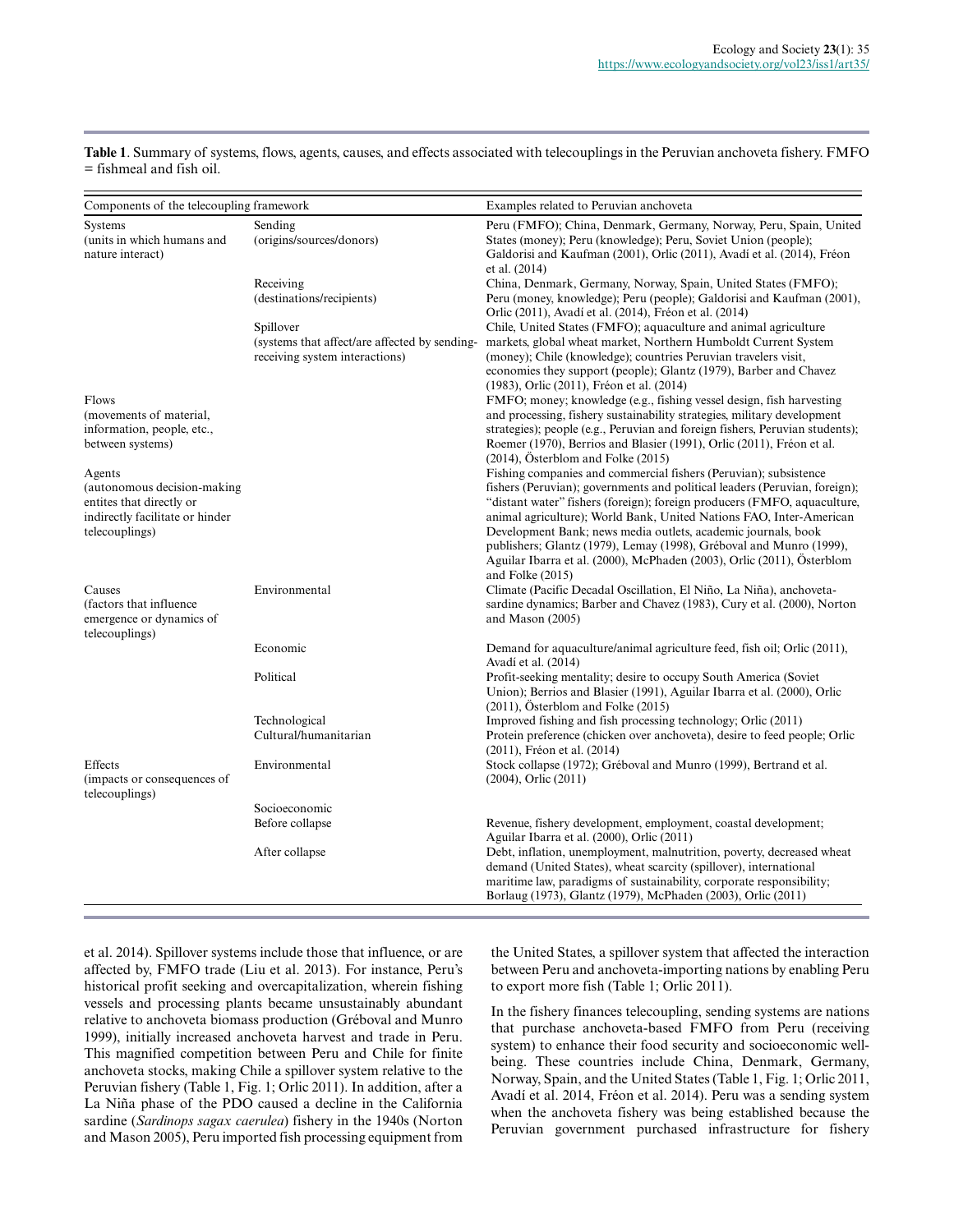development, including fish harvesting equipment and processing facilities (Table 1; Orlic 2011). Spillover systems include those that benefit from FMFO acquired by receiving systems, e.g., aquaculture and animal agriculture markets, (Fréon et al. 2014) and those that influence FMFO exports from Peru, e.g., global wheat market, NHCS, (Glantz 1979, Barber and Chavez 1983), or anchoveta payments from sending systems, e.g., Chilean government (Orlic 2011).

In the knowledge transfer telecoupling, historical sending systems were nations such as the United States that delivered fishery information (e.g., harvest techniques, management procedures) to Peru, the receiving system (Table 1, Fig. 1; Orlic 2011). Now, as a global leader in fisheries sustainability (Mondoux et al. 2008), Peru is the sending system for knowledge received by countries seeking to practice sustainable fisheries management. Spillover systems include those, such as Chile, in which people have acquired information (e.g., fish processing techniques, sustainability strategies) from exchanges between sending and receiving systems (Fig. 1; Orlic 2011).

In the human movement telecoupling, sending systems are those from which fisheries stakeholders (e.g., fishers, FMFO producers, politicians) move to Peru, the receiving system (Orlic 2011). For instance, historical distant water fishing nations, such as the Soviet Union (Galdorisi and Kaufman 2001), were sending systems (Table 1, Fig. 1). Peru also acted as a sending system in the 1960s and 1970s when fishers traveled internationally to learn fishing technologies and integrate this knowledge into Peruvian fisheries to improve anchoveta harvest and processing (Orlic 2011). Receiving systems include nations where Peruvian fishers traveled and continue to travel today (Orlic 2011). Spillover systems include countries people visit and economies they make purchases in traveling to and from Peru (Orlic 2011, Liu et al. 2013).

#### **Flows**

Flows are movements of fish products and fisheries finances, information, and stakeholders among CHANS. In the FMFO telecoupling, major flows are movements of FMFO and associated exchange of money and ideas (e.g., historical profitfocused fishery management) throughout the world (Table 1, Fig. 1; Orlic 2011). Peru annually produces 1.3-1.8 MMT of fishmeal and 250,000 metric tons of fish oil worth approximately \$2 billion U.S. dollars (IFFO 2009, FAO 2010). The vast majority of anchoveta (98%) is exported for indirect human consumption as FMFO, making Peru the largest anchoveta exporter worldwide. The largest importers of Peruvian anchoveta are China (41-53% of imports), Germany (12-16%), Japan (10-13%), and Taiwan (3-4%; FAO 2010, Orlic 2011). Anchoveta used for DHC (2%) are processed into canned  $(1.6\%)$  and frozen  $(0.2\%)$  food products for domestic use and cured anchoveta (0.2%) for exportation (Fréon et al. 2014). Although FMFO trade was historically driven by profit seeking and caused fishery overcapitalization, international information flow has since fostered sustainable fisheries management in Peru (Mondoux et al. 2008).

In the fishery finances telecoupling, the principal flow is movement of money from sending to receiving systems, driven by demand for food security and socioeconomic well-being (Table 1, Fig. 1; Orlic 2011). For example, during the 1960s and the 1970s, money from international organizations, such as the World Bank and the United Nations Food and Agriculture Organization (FAO), flowed into Peru to fund fishery infrastructure, including fishing vessels and fish processing facilities (Lemay 1998). Today, money flows into Peru from sending systems in exchange for FMFO exported to receiving systems (Orlic 2011).

In the knowledge transfer telecoupling, flows include anchoveta harvest/processing methods and fishery management approaches, sustainability strategies, and other forms of knowledge (Table 1, Fig. 1; Orlic 2011). For example, development of the Peruvian anchoveta fishery was catalyzed by flows of information regarding fish harvesting and processing from distant nations, including the United States (Roemer 1970). In the 1960s and 1970s, Peruvian fishing companies acquired knowledge about fishing technologies (e.g., advanced netting, refrigeration) from other countries and implemented these practices in Peru (Orlic 2011), which increased anchoveta harvest and trade (Paulik 1981). Moreover, knowledge flow from the United States caused Peru and Chile to establish exclusive economic zones (EEZs) within 200 miles of their ocean shores in 1947 (Garcia-Amador 1974, Paulik 1981), thereby protecting the integrity of their stocks and of the benefits provided by these fish to national identity and socioeconomic well-being (Orlic 2011). Costa Rica, El Salvador, Honduras, and 10 Arab states and emirates followed suit from 1948-1951 by establishing EEZs to protect coastal fishing and other natural resource rights (e.g., oil, gas, mineral) from exploitation by distant water fishers (Cushman 2013). This demonstrates how fisheries-related knowledge can flow among nations over long distances and ultimately change natural resource policy.

In the human movement telecoupling, the physical relocation of fisheries stakeholders is the principal flow (Table 1, Fig. 1). For example, when the Soviet Union formed a partnership with Peru in the late 1960s to establish a diplomatic and military presence in South America, 1400 Peruvian students received fellowships to attend universities in the Soviet Union and allied eastern European countries (Table 1; Berrios and Blasier 1991). In return, Peru constructed the Paita complex for docking and servicing of 220 Soviet fishing vessels and facilitated the flow of more than 35,000 Soviet fishers to Peru (Table 1, Fig. 1), along with Soviet military advisors ( $n = 125$ ) and equipment (250 tanks, 36 fighter bombers, 16 planes, and 7 helicopters; Berrios and Blasier 1991, Österblom and Folke 2015). Movements of Peruvian fishers traveling to foreign nations to learn fishing methods in the 1960s and 1970s (Orlic 2011) also contributed to the human movement telecoupling. Today, the Peruvian anchoveta fishery employs more than 17,000 commercial fishers, 47,000 fish processors, and 81,500 restaurant workers (Christensen et al. 2014), many of whom travel within Peru and/or internationally (Orlic 2011) and thereby promote the human movement telecoupling.

## **Agents**

Agents are the individuals, organizations, governments, and other entities that influence flows between sending and receiving systems. In the FMFO trade telecoupling, the Peruvian government, commercial fishers, and fish processors are the principal agents because they make decisions and perform actions (e.g., fish capture, processing) that facilitate international exchange of FMFO (Table 1; Orlic 2011). For instance, recognizing the potential economic value of the anchoveta fishery for export-driven revenue, historical Peruvian political leaders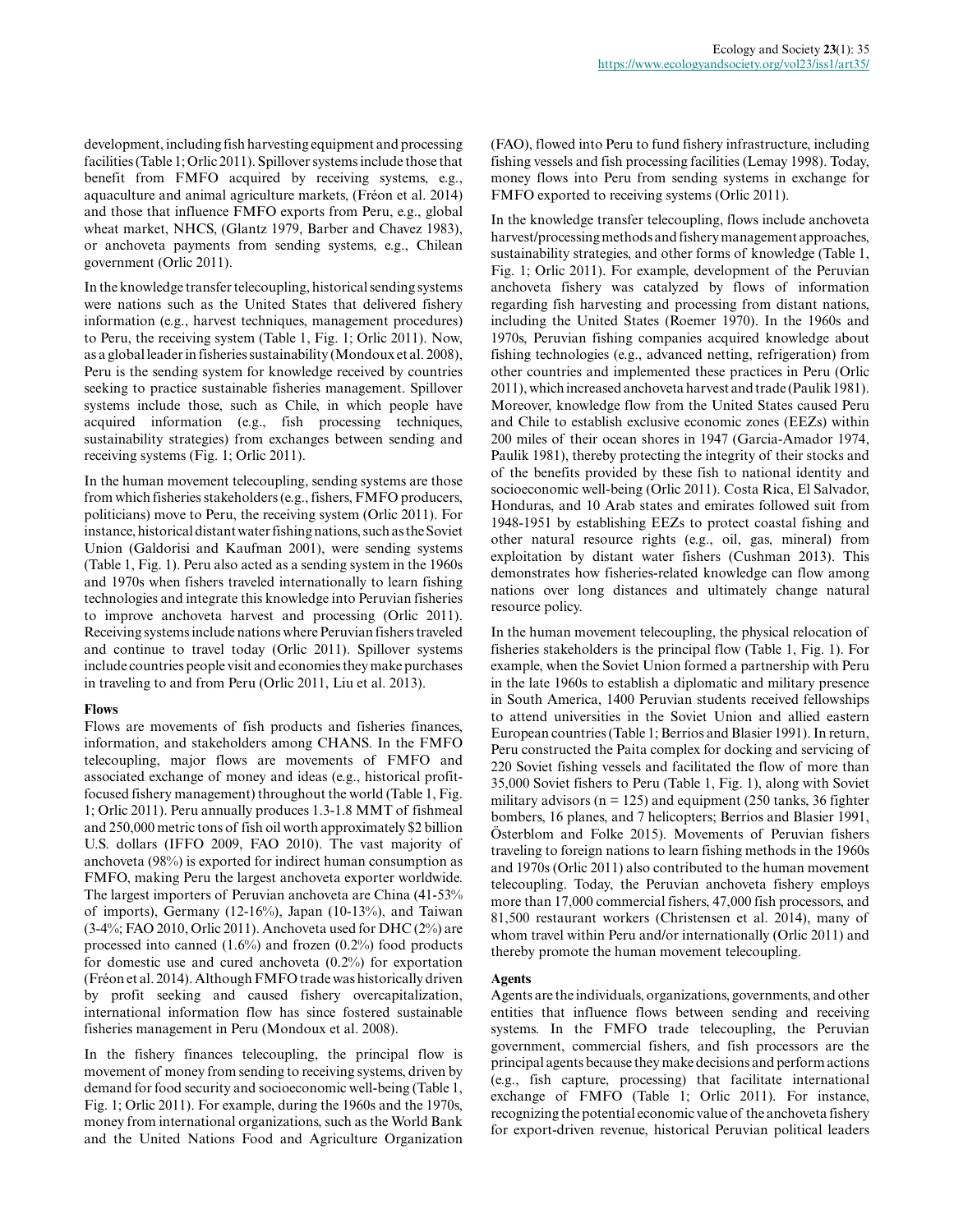maximized short-term profits from the fishery (Glantz 1979, Aguilar Ibarra et al. 2000). Juan Francisco Velasco Alvarado seized the Peruvian government in 1968 and increased state control of the anchoveta fishery to promote national economic growth (Orlic 2011). To maximize profits, Alvarado set an anchoveta harvest quota of 9.5 MMT from 1967 to 1968 and increased it to 12.3 MMT from 1968 to 1969 to increase its economic return (IMARPE 1970). Anchoveta harvest increased dramatically as commercial fishing operations expanded, which caused fishery overcapitalization (Gréboval and Munro 1999).

Outside Peru, FMFO producers and governments are the major agents of FMFO trade in receiving systems because they purchase FMFO and provide these products to recipient industries, e.g., aquaculture or animal agriculture (Table 1; McPhaden 2003). For instance, fish oil producers in Europe affect FMFO exports in Peru by only purchasing products that meet high sanitation standards, which motivates Peruvian fishing companies to ensure they produce high-quality FMFO (IFFO 2009). In spillover systems, commercial fisheries and fishing companies serve as agents because they are affected by changes in anchoveta harvest and trade in the sending system (Table 1; Orlic 2011). Moreover, the World Bank and the FAO were historical agents of FMFO trade in spillover systems because they provided monetary resources for fishery establishment and growth (Table 1; Orlic 2011).

In the fishery finances telecoupling, governments and FMFO producers are the principal agents in sending systems because they make decisions regarding FMFO imports (Table 1; Orlic 2011). However, in receiving systems such as Peru, commercial fishers, fishing companies, and political leaders are the major agents of monetary flow (Orlic 2011). For example, as the Peruvian anchoveta fishery developed during the 1960s and the 1970s, Peruvian commercial fishers, fishing companies, and political leaders were the agents that caused financial flows to establish fishery infrastructure and enhance food security and socioeconomic well-being (Table 1; Gréboval and Munro 1999). In spillover systems, agents of financial flows include aquaculture and animal agriculture producers, political leaders, and others who are affected by monetary exchanges between sending and receiving systems (Table 1; Orlic 2011).

In the knowledge transfer telecoupling, agents in sending systems include commercial fishers, fishing companies, and political leaders who provide knowledge about the fisheries they represent (Table 1; Orlic 2011). For example, Peruvian fishing companies are agents of knowledge transfer in Peru because they supply information about the anchoveta fishery (e.g., fish harvest and processing, fishery sustainability) to receiving systems. In receiving systems, the main agents are the news media outlets, editors and publishers of academic journals and books, and website developers that obtain knowledge from Peru and disseminate it to the scientific and lay audiences that serve as agents in spillover systems (Table 1; Orlic 2011).

In the human movement telecoupling, Peruvian fishing companies and political leaders are the primary agents who cause fishers to move between Peru and receiving systems to learn fishing technologies (Table 1; Orlic 2011). Similarly, governments and fishing companies were the principal agents that caused thousands of distant water fishers to move to Peru from the Soviet

Union, Japan, Spain, and other sending systems in the midtwentieth century (Table 1). Moreover, the Soviet Union was the agent that caused 125 military advisors to travel to Peru and 1400 Peruvian students to move to the Soviet Union and allied eastern European countries (Berrios and Blasier 1991, Galdorisi and Kaufman 2001, Österblom and Folke 2015). Agents in spillover systems include the people travelers interact with as they move to and from Peru (Orlic 2011).

#### **Causes**

Causes are the reasons (e.g., economic, political, social, cultural, ecological) explaining why telecouplings occur. In the FMFO trade telecoupling, climate is a cause of anchoveta production, harvest, and trade (Table 1; Barber and Chavez 1983, Cury et al. 2000). Historically, a political cause of FMFO trade was the desire of the Peruvian government to use its abundant fisheries resources to promote monetary flow and economic growth in Peru (Aguilar Ibarra et al. 2000, Orlic 2011). Although a profit-seeking mentality and unsustainable fishery regulations initiated overcapitalization and overharvest (Gréboval and Munro 1999), the prospect of financial gains generated from anchoveta stocks continues to sustain the fishery and its global importance (Table 1; Glantz 1979). Other causes of FMFO trade are economic, i.e., increasing international demand for feed (e.g., aquaculture, animal agriculture) and fish oil (Avadí et al. 2014, Fréon et al. 2014), and humanitarian, i.e., the desire to feed growing human populations throughout the world (Orlic 2011).

In the fishery finances telecoupling, demand for FMFO and associated food and revenue from aquaculture and animal agriculture production are the principal causes of financial flows from sending systems to Peru (Table 1; Avadí et al. 2014, Fréon et al. 2014). For example, sending systems participate in the international FMFO market because they receive income and profits from the anchoveta-based products they sell (Orlic 2011). In nations that import cured anchoveta for DHC, a humanitarian cause for the monetary flow is the desire to feed people, which supplements economic reasons for importing anchoveta products (Table 1; Orlic 2011). Historically, the need to develop fishery infrastructure to improve food security and socioeconomic wellbeing was the cause for financial flows from Peru to receiving systems (Lemay 1998).

In the knowledge transfer telecoupling, several factors are responsible for flows of information about the Peruvian anchoveta fishery. For instance, fishing companies and political leaders established the fishery under the premise that the sheer abundance of Peruvian anchoveta would provide enhanced income, financial and food security, and national identity (Table 1; Aguilar Ibarra et al. 2000, Orlic 2011). As knowledge about anchoveta harvest and processing spread and infrastructure expanded, a profit-seeking mentality was a major cause of continued knowledge transfer and fishery development (Table 1; Orlic 2011). Overcapitalization and declining profits (economic causes) and eventual stock collapse in 1972 (an ecological cause) prompted Peruvian political leaders and fisheries research organizations to recognize the importance of sustainable fishery management (Gréboval and Munro 1999, Mondoux et al. 2008).

In the human movement telecoupling, a variety of factors cause fisheries stakeholders to move to and from Peru. For example, technological and economic causes for sending Peruvian fishers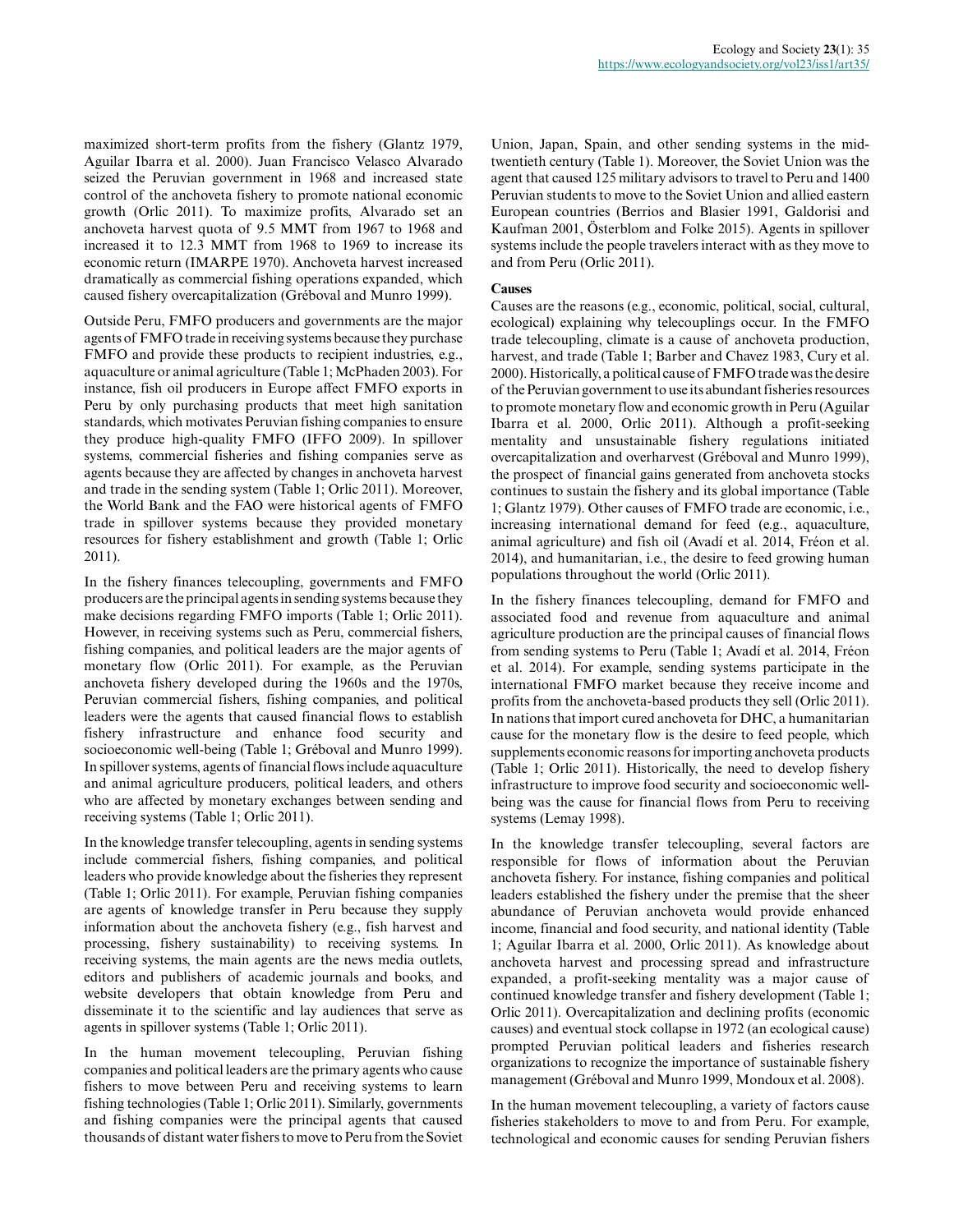**Fig. 2**. Effects of the 1972 anchoveta stock collapse as inferred using the telecoupling framework. Events occur in numerical order: (1) stock collapse; (2) effects on soybean and wheat production in the United States; (3) effects on wheat exports to the Soviet Union, China, Egypt, and Indonesia. The stock collapse decreased flows of anchoveta from Peru (i.e., sending system) to the United States (i.e., receiving system; Orlic 2011). This caused the United States to plant less wheat and more soybeans to increase production of soybean-based poultry feeds (McPhaden 2003). In turn, the United States exported less wheat, causing shortages in wheat-importing nations (i.e., spillover systems) and intensifying global wheat scarcity (Glantz 1979). Egypt and Indonesia experienced harmful feedbacks (denoted by dotted arrows) wherein resource-limited domestic wheat production was exacerbated by impaired flows of wheat and fertilizer from the United States due to a shortage of ocean freighters (Orlic 2011).



to other countries were the desire of fishing companies to learn new fishing strategies and increase revenue from anchoveta harvest (Table 1; Orlic 2011). In addition, diplomatic and political causes for movement of more than 35,000 distant water fishers and 125 military advisors included the Soviet Union's desire to establish a foothold in Peru and harvest abundant anchoveta stocks (Berrios and Blasier 1991, Galdorisi and Kaufman 2001, Osterblom and Folke 2015).

## **Effects**

Effects are socioeconomic and environmental impacts of telecouplings. In the FMFO trade telecoupling, Peru's participation in international FMFO markets in the 1960s caused a series of effects: economic growth, employment, coastal development, and accelerated anchoveta harvest and trade (Table 1; Orlic 2011). However, subsequent effects, both economic (overcapitalization) and ecological (stock collapse; Gréboval and Munro 1999, Bertrand et al. 2004), were harmful for Peru and receiving and spillover systems that had come to rely on consistent supplies of anchoveta FMFO and associated revenue (Orlic 2011). For example, the collapse decreased anchoveta harvest in Peru from > 11 MMT to < 2 MMT and reduced FMFO supply for international trade, causing a shortage in receiving systems such as the United States (Orlic 2011). With less FMFO for producing animal feeds, the United States changed its agricultural practices and planted less wheat and more soybeans to increase production of soybean-based feeds for animal agriculture (Fig. 2; McPhaden 2003). This shift caused wheat prices to soar from US\$55 per ton on July 1, 1972 to \$100 per ton on December 31, 1972 (Borlaug 1973). In turn, the United States exported less wheat, causing shortages in wheat-importing nations (e.g., Soviet Union, China, Indonesia, Egypt) and intensifying global wheat scarcity and food insecurity (Fig. 2; Glantz 1979). Forced to import wheat from international markets, the Soviet Union, China, Indonesia, and Egypt became spillover systems relative to the Peruvian anchoveta fishery (Table 1, Fig. 2; Borlaug 1973). In the aftermath of the stock collapse, Peruvian political leaders and fisheries research organizations (e.g., Instituto del Mar del Peru) recognized that sole focus on profit maximization from FMFO trade was not a sustainable long-term approach for anchoveta management (Orlic 2011).

In addition, FMFO policy decisions in nations outside Peru cause changes in flows of knowledge and materials to and from Peru (Orlic 2011). For example, when European fish oil producers anticipated that the European Union would institute a sanitary regulation for fish oil trade in 2009, fish oil imports swelled before the regulation commenced (Fréon et al. 2014). Ultimately, Peruvian companies invested in fishing technologies such as refrigerated fish holds and recirculating seawater systems to enhance the longevity and safety of harvested anchoveta meat (Orlic 2011). Today, fish oil producers in Norway demand fish oil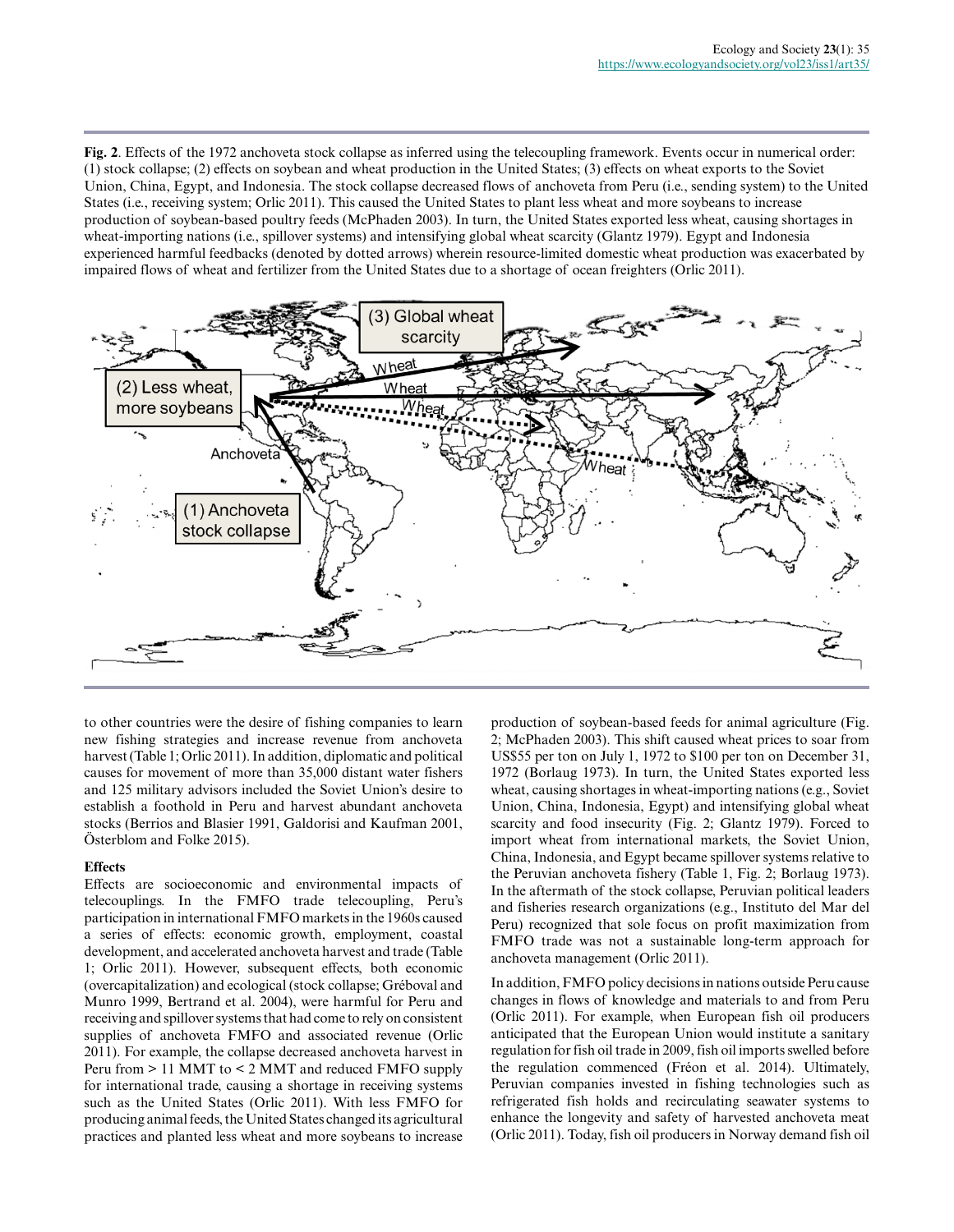rich in omega-3 fatty acids, which causes Peruvian fishing companies to use processing technologies that increase the omega-3 content of anchoveta-based fish oil (Orlic 2011). These examples illustrate how long-distance socioeconomic interactions cause policy decisions in Europe to cascade back to Peru via knowledge and material flows that incentivize Peruvian fishing companies to export nutritious, sanitary anchoveta FMFO.

In the fishery finances telecoupling, monetary investments from international organizations stimulated development and expansion of the Peruvian anchoveta fishery (Lemay 2008, Orlic 2011). Likewise, throughout the fishery's history, continued financial flows from sending systems to Peru, driven by demand for fish products, food security, and socioeconomic well-being, have ensured the fishery's longevity (Table 1; Orlic 2011). However, a profit-seeking mentality by Peruvian political leaders in the 1960s (Aguilar Ibarra et al. 2000) inhibited the Peruvian government from implementing sustainable fisheries management practices that may have prevented stock collapse and increased economic stability (Aguero and Zuleta 1994, Orlic 2011).

In the knowledge transfer telecoupling, historical effects included increased anchoveta harvest and trade, followed by overcapitalization (Gréboval and Munro 1999), and the emergence of sustainability as a fishery management paradigm (Table 1; Mondoux et al. 2008, Orlic 2011). For example, Peru participated in international conferences in 1987 and 1989 that promoted information exchange regarding sustainable anchoveta management (Orlic 2011). International knowledge transfer also caused Peruvian fishing companies to implement maximum permissible limits for emissions and effluents and offer their employees child education assistance, bonuses and financial incentives, and pensions for early retirement (IFFO 2009). These programs have engendered a sense of corporate responsibility in the Peruvian anchoveta fishery, marking a new era of fishery conservation (Mondoux et al. 2008) and demonstrating the importance of knowledge transfer as a telecoupled fisheries process that impacts social-ecological sustainability (Orlic 2011).

Effects of the human movement telecoupling are diverse and context dependent. For instance, Peruvian fishers historically returned from abroad with knowledge that facilitated use of novel net types (e.g., nylon with high tensile strength) and ship designs with fish refrigeration, recirculating seawater systems, and depth finders (Table 1; Orlic 2011). Continued distant water fishing for anchoveta caused Peru and nearby countries to adopt policies to protect coastal sovereignty (Table 1; Galdorisi and Kaufman 2001). Moreover, Peru's partnership with the Soviet Union during the 1960s and 1970s enabled 1400 Peruvian students to attend international universities and allowed the Soviet Union to gain a diplomatic presence in South America (Berrios and Blasier 1991). Today, the fishery promotes local, regional, and international movement of the 232,000 people it employs directly or indirectly (Christensen et al. 2014) causing the fishery to remain a globally interconnected system with flows of FMFO, money, and knowledge (Orlic 2011).

#### **INTERACTIONS AMONG TELECOUPLED PROCESSES**

Relationships among telecouplings are complex and context dependent. Telecouplings may amplify or inhibit each other, or interact to influence existing telecouplings, or form novel telecouplings (Liu et al. 2013). For instance, international trade

of anchoveta FMFO promotes the exchange of money, information, and people in local and distant areas (Lemay 1998, Orlic 2011, Österblom and Folke 2015). In addition, monetary flow promotes FMFO trade and movement of anchoveta stakeholders and their fisheries knowledge (Galdorisi and Kaufman 2001, Orlic 2011). Telecouplings may also offset each other (Liu et al. 2013). For instance, the Peruvian anchoveta fishery illustrates how focusing solely on financial revenue from FMFO trade can inhibit the acquisition of knowledge about biological constraints to fish production and prevent the exchange of information (via international movement of fishers) regarding sustainable fisheries management (Aguilar Ibarra et al. 2000, Orlic 2011).

Telecouplings may interact to influence existing or form novel telecouplings. For instance, fisheries telecouplings (e.g., FMFO trade, monetary exchange) may interact unexpectedly to influence trade and financial telecouplings in other sectors (e.g., agriculture), as demonstrated by the effects of anchoveta on soybeans and wheat (Borlaug 1973, Glantz 1979). Telecouplings may also exhibit complex dynamics (e.g., feedbacks, regime shifts; Liu et al. 2013, Österblom and Folke 2015) that result from distant ecological and socioeconomic interactions. For instance, the desire of Peruvian fishing companies to advance fishing capacity and increase profits (Glantz 1979, Aguilar Ibarra et al. 2000) caused a feedback wherein companies invested progressively more resources to maximize fleet carrying capacities, engendering corporate competition that intensified fishery overcapitalization (Lemay 1998). Moreover, after the unexpected anchoveta collapse caused a reduction in global wheat supply (Borlaug 1973, Glantz 1979), spillover systems to the anchoveta fishery, such as Egypt and Indonesia, experienced a harmful feedback wherein a shortage of ocean freighters impaired flows of wheat and fertilizer from the United States and thereby exacerbated resource-limited domestic wheat production (Fig.2; Orlic 2011).

#### **INSIGHTS OF THE TELECOUPLING FRAMEWORK FOR FISHERIES POLICY AND MANAGEMENT**

The purpose of this study was to use the telecoupling framework to evaluate flows of fish products, money, knowledge, and people in the Peruvian anchoveta fishery and inform development of ecologically, socioeconomically sustainable fishery policy and management approaches now and in the future. We demonstrated how the telecoupling framework enables systematic assessment of the systems, agents, causes, and effects involved in movements of anchoveta products, money, knowledge, and people throughout the world. In turn, evaluation of these telecouplings yields insights for sustainable anchoveta management and policy making. For instance, by illustrating how anchoveta telecouplings caused a biologically productive fishery to become progressively vulnerable to overfishing, overcapacity, stock collapse, and socioeconomic upheaval, the telecoupling framework provides a road map for fishery sustainability. Anchoveta policy and management should not be narrowly focused on individual objectives (e.g., profit maximization), which obscures broader environmental and socioeconomic processes regulating the fishery. Rather, robust policy and management approaches that incorporate telecoupled flows and capitalize on their advantages (e.g., international knowledge transfer promotes fishery sustainability) are needed to protect anchoveta populations and enhance benefits for anchoveta-dependent stakeholders.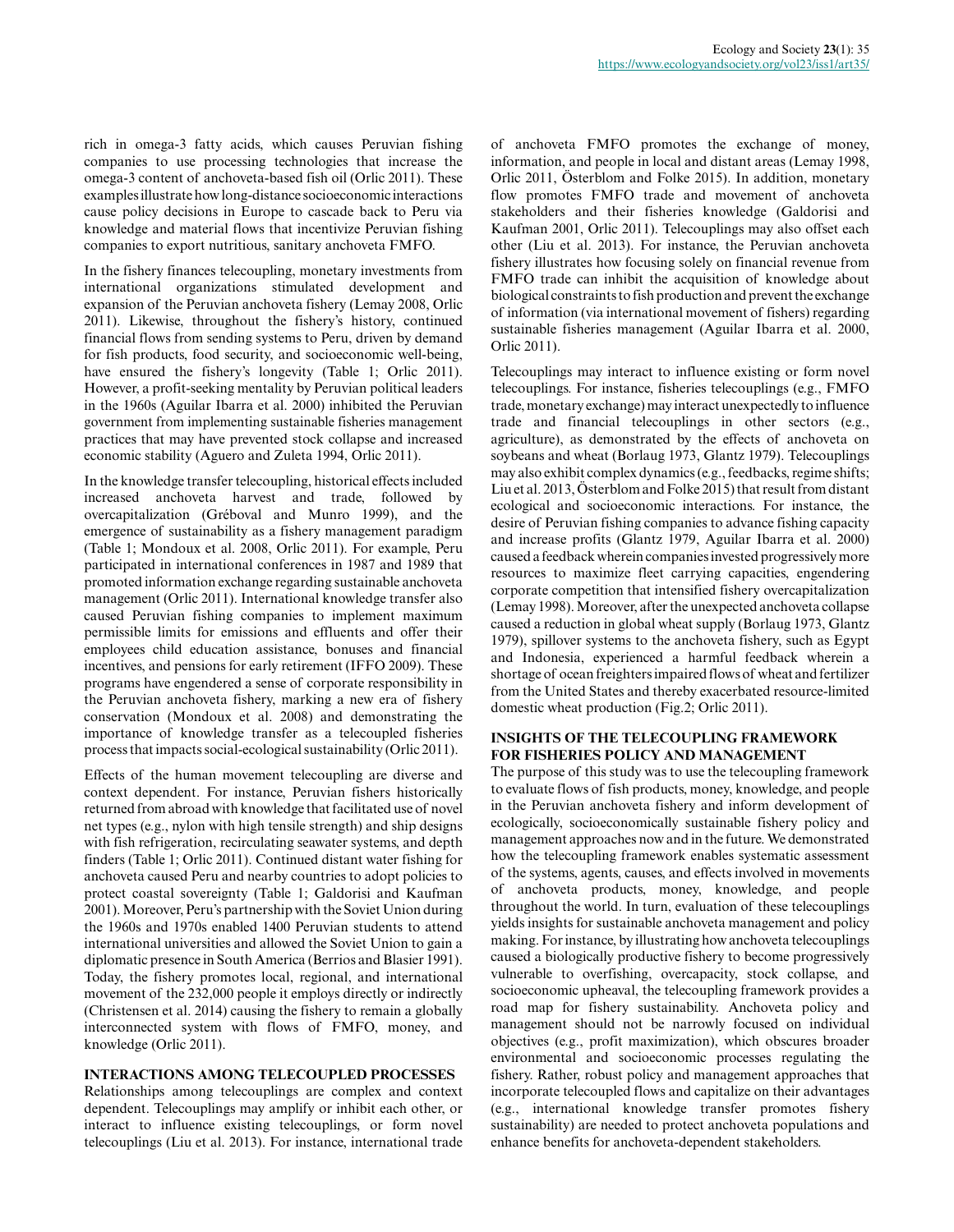Our results indicate that effects of anchoveta telecouplings are diverse and often complicated, particularly in spillover systems. As such, fisheries professionals should design policy and management strategies that account for spillover effects, particularly those that extend outside the fisheries realm. For example, because anchoveta abundance influences soybean cultivation and wheat availability (Borlaug 1973, Glantz 1979), fisheries and agricultural professionals need to consider the effects of each sector on the other to promote sustainable anchoveta management and international food security. Flow diagrams, mathematical models, and other tools (e.g., agent-based models, social network analysis; Bodin and Prell 2011, Liu et al. 2013) are promising methods for evaluating past and present anchoveta telecouplings. In turn, fisheries professionals can use this information to forecast the systems, flows, agents, causes, and effects associated with future anchoveta telecouplings. Results from this study demonstrate the important contributions of the telecoupling framework for systematically analyzing environmental and socioeconomic fishery interactions and promoting informed anchoveta policy and management.

The utility of the telecoupling framework for fisheries policy and management may extend beyond Peruvian anchoveta. For example, fisheries professional and stakeholders can use the telecoupling framework to identify the values (e.g., social, psychological, aesthetic, ecological, educational) that underlie fisheries systems and track how they change over space and time in relation to ecological conditions (Gelcich et al. 2017). These contributions are important because fisheries professionals and stakeholders must understand the unique values held by citizens and legislators to promote open, transparent communication with these groups and thereby foster public acceptance and legislative support for fisheries management (Knuth 2002). Although the human dimensions of fisheries have been investigated since the 1960s (Fulton and Adelman 2003, Hunt et al. 2013), laying a foundation for recent studies of fisheries as social-ecological systems (Cinner et al. 2012, 2013, Basurto et al. 2013, Castilla et al. 2016, Defeo et al. 2016, Folke et al. 2016), the telecoupling framework has not been widely applied to understand socioeconomic and environmental interactions among fisheries. By operationalizing the process of identifying social-ecological connections and associated management applications in fisheries, the telecoupling framework contributes to the science and management of fisheries as CHANS. Overall, there are numerous opportunities for future researchers to apply the telecoupling framework to investigate the emergence of, spatiotemporal changes in, and interactions among fisheries telecouplings throughout the world.

Using the telecoupling framework demonstrates how systematic assessment of fisheries flows can provide information for policy and management that traditional approaches, i.e., those that only consider socioeconomic or ecological perspectives at a single place, cannot. For instance, after the anchoveta fishery entered a boom period with remarkable fish productivity and public support for fish harvest (Orlic 2011), unexpected consequences (e.g., overcapacity, overfishing, stock collapse) and their interactions can only be explained by examining telecouplings. Similarly, environmental and socioeconomic limitations to anchoveta productivity and eventual improvements in fishery sustainability (Mondoux et al. 2008, Orlic 2011) were telecoupled

processes involving social and ecological causes and effects that are only evident using the telecoupling framework. Ultimately, fisheries professionals can use the telecoupling framework to design adaptive policy and management strategies that incorporate knowledge of local and distant socioeconomic and environmental interactions. For example, fisheries professionals and stakeholders can apply the telecoupling framework to trace the origins of fish and fish products (von der Heyden et al. 2014), investigate trade-offs of international fisheries commerce (e.g., revenue versus reduced local food security; Crona et al. 2015), and make informed fish consumption choices (Watson et al. 2016). In turn, fisheries professionals can use this information to develop ecologically, socioeconomically informed fisheries policy and management approaches that promote global, multilevel fisheries governance that accounts for the effects of fish harvest on ecosystems and food security (Crona et al. 2015, Gephart et al. 2016, 2017).

The telecoupling framework offers many contributions that can enhance fisheries science, policy, and management. For instance, the telecoupling framework is a systematic tool for understanding the conditions (e.g., social, political, economic, climatic, ecological) that affect fisheries as CHANS. The telecoupling framework provides an organized method for evaluating the causes and effects of these conditions in a logical manner. This is an important contribution in a fisheries discipline in which uncertainty is common and difficult to overcome (Botsford et al. 1997, Fulton et al. 2011). The telecoupling framework also enables assessment of social-ecological interactions within and among fisheries, a crucial step toward filling knowledge gaps stemming from historical focus on either human or natural components of specific fisheries (Arlinghaus et al. 2013, Hunt et al. 2013). The telecoupling framework also yields innovative insights about fisheries dynamics (e.g., how and why an anchoveta boom led to stock collapse and socioeconomic turmoil, how and why international knowledge transfer fostered fishery sustainability). Such novel information is a critical contribution of the telecoupling framework because it broadens and deepens knowledge provided by traditional research approaches and sets the stage for more integrative science for fishery sustainability. In addition, the telecoupling framework has considerable flexibility (i.e., understanding social-ecological interactions in different fisheries) and applicability (i.e., translating science into policy and management approaches), making it a novel instrument for fisheries science and practice.

In conclusion, the telecoupling framework is an effective tool for investigating long-distance socioeconomic and environmental interactions associated with the globally important Peruvian anchoveta fishery. As a systematic instrument for integrating the diverse social and ecological factors influencing anchoveta and anchoveta-dependent human communities, the telecoupling framework helps clarify the fishery's complex dynamics (e.g., flows, agents, causes, effects, feedbacks). The telecoupling framework is a logical extension to traditional anchoveta research that was either ecologically or socioeconomically focused, providing novel fishery insights (e.g., role of spillover systems, international knowledge exchange) that advance those provided by historical monothematic approaches. In turn, these insights foster robust approaches for informed anchoveta management and policy making. Beyond the Peruvian anchoveta fishery, the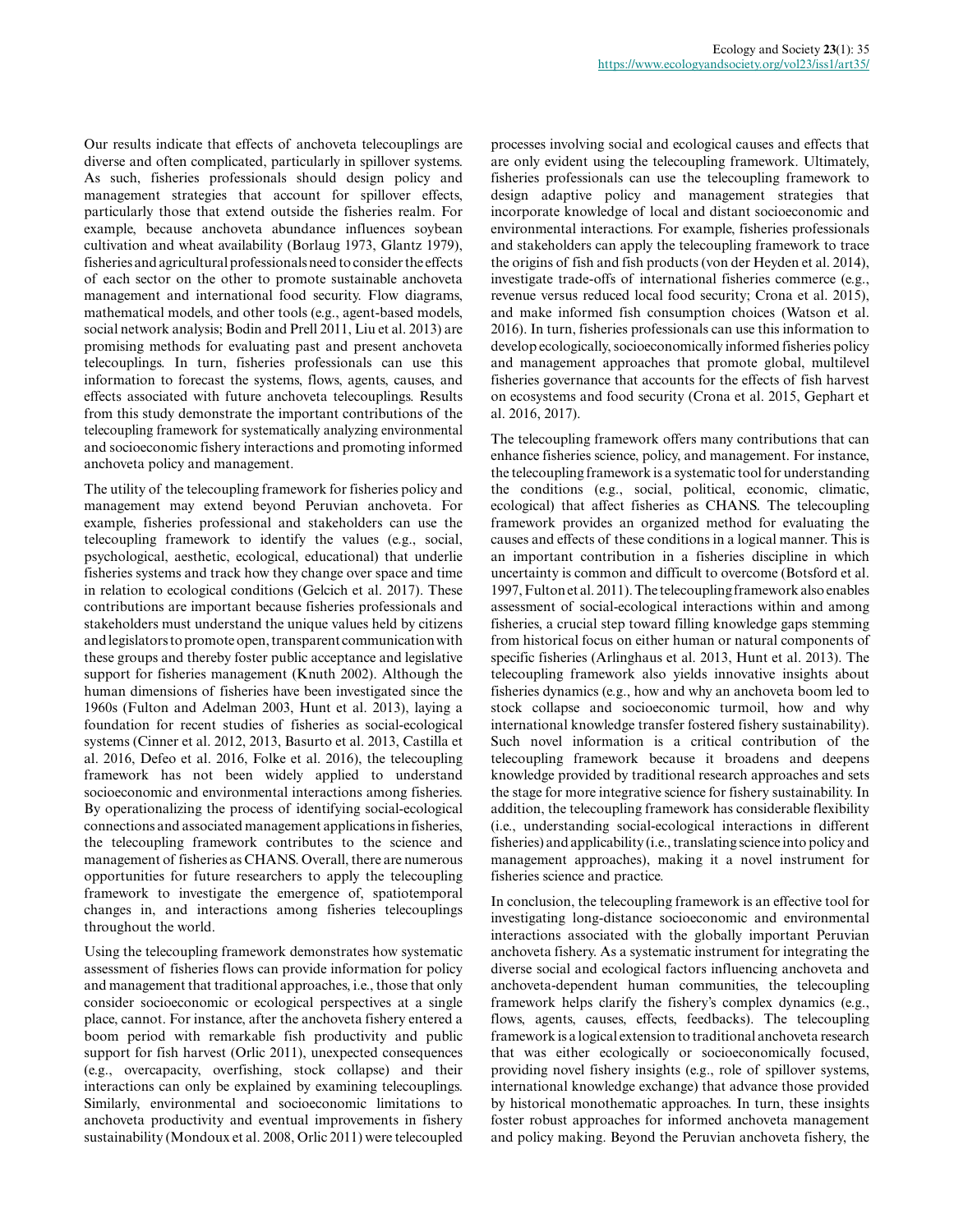telecoupling framework is a flexible, widely applicable tool for fisheries science and sustainability. By allowing systematic evaluation of the local to global processes influencing fisheries systems, the telecoupling framework can help promote ecologically and socioeconomically sustainable fisheries policy, management, and governance throughout the world.

*Responses to this article can be read online at:* [http://www.ecologyandsociety.org/issues/responses.](http://www.ecologyandsociety.org/issues/responses.php/9923) [php/9923](http://www.ecologyandsociety.org/issues/responses.php/9923)

#### **Acknowledgments:**

*We thank the institutions that provided funding for previous telecoupling research on which this manuscript is based: U.S. National Science Foundation, Michigan State University, Michigan AgBioResearch, National Institutes of Health, National Aeronautics and Space Administration, Chinese Academy of Sciences, and the Guggenheim Foundation. We thank Dr. Michael Schechter, Dr. Andrew Bakun, Dr. Francisco P. Chavez, Dr. Tim Pennington, Jose Antonio Mufioz, Ivan Orlic Ticeran, Christine Cass, Marianne Dietz, Dr. Tom Coon, Dr. Roger Calantone, Dr. Carlos Paredes, Dr. Elsa Galarza, Miguel Gallo, Jose Antonio Munoz, Ruben Valdivieso, and Dr. Cesar Torres for important assistance as we prepared the manuscript.*

#### **LITERATURE CITED**

Aguero, M., and A. Zuleta. 1994. Management options for transboundary stocks: the Peruvian-Chilean pelagic fishery. Pages 66-78 *in* E. A. Loayza, editor. *Managing fishery resources*. World Bank Discussion Paper 217. World Bank, Washington, D. C., USA.

Aguilar Ibarra, A., C. Reid, and A. Thorpe. 2000. The political economy of maritime fisheries development in Peru, Chile and Mexico. *Journal of Latin American Studies* 32:503-527. [http://dx.](http://dx.doi.org/10.1017%2FS0022216X00005824) [doi.org/10.1017/S0022216X00005824](http://dx.doi.org/10.1017%2FS0022216X00005824)

Arlinghaus, R., S. J. Cooke, and W. Potts. 2013. Towards resilient recreational fisheries on a global scale through improved understanding of fish and fisher behaviour. *Fisheries Management and Ecology* 20:91-98. [http://dx.doi.org/10.1111/](http://dx.doi.org/10.1111%2Ffme.12027) [fme.12027](http://dx.doi.org/10.1111%2Ffme.12027) 

Avadí, A., P. Fréon, and J. Tam. 2014. Coupled ecosystem/supply chain modelling of fish products from sea to shelf: the Peruvian anchoveta case. *Plos One* 9:e102057. [http://dx.doi.org/10.1371/](http://dx.doi.org/10.1371%2Fjournal.pone.0102057) [journal.pone.0102057](http://dx.doi.org/10.1371%2Fjournal.pone.0102057)

Bakun, A. 2005. Regime shifts. Pages 971-1018 *in* A. R. Robinson and K. Brink, editors. *The sea: volume 13: the global coastal ocean*. Harvard University Press, Cambridge, Massachusetts, USA.

Bakun, A., and K. Broad. 2003. Environmental 'loopholes' and fish population dynamics: comparative pattern recognition with particular focus on El Niño effects in the Pacific. *Fisheries Oceanography* 12:458-473. [http://dx.doi.org/10.1046/](http://dx.doi.org/10.1046%2Fj.1365-2419.2003.00258.x) [j.1365-2419.2003.00258.x](http://dx.doi.org/10.1046%2Fj.1365-2419.2003.00258.x)

Barber, R. T., and F. P. Chavez. 1983. Biological consequences of El Niño. *Science* 222:1203-1210. [http://dx.doi.org/10.1126/](http://dx.doi.org/10.1126%2Fscience.222.4629.1203) science.222.4629.1203

Berrios, R., and C. Blasier. 1991. Peru and the Soviet Union (1969-1989): distant partners. *Journal of Latin American Studies* 23:365-384. [http://dx.doi.org/10.1017/S0022216X00014036](http://dx.doi.org/10.1017%2FS0022216X00014036) 

Basurto, X., S. Gelcich, and E. Ostrom. 2013. The social ecological system framework as a knowledge classificatory system for benthic small-scale fisheries. *Global Environmental Change-Human and Policy Dimensions* 23(6):1366-1380. [https://doi.](https://doi.org/10.1016/j.gloenvcha.2013.08.001) [org/10.1016/j.gloenvcha.2013.08.001](https://doi.org/10.1016/j.gloenvcha.2013.08.001)

Bertrand, A., M. Segura, M. Gutiérrez, and L. Vásquez. 2004. From small-scale habitat to loopholes to decadal cycles: a habitatbased hypothesis explaining fluctuation in pelagic fish populations off Peru. *Fish and Fisheries* 5:296-316. [http://dx.doi.](http://dx.doi.org/10.1111%2Fj.1467-2679.2004.00165.x) [org/10.1111/j.1467-2679.2004.00165.x](http://dx.doi.org/10.1111%2Fj.1467-2679.2004.00165.x)

Bodin, Ö., and C. Prell. 2011. *Social networks and natural resource management: uncovering the social fabric of environmental governance*. Cambridge University Press, Cambridge, UK. [http://](http://dx.doi.org/10.1017%2FCBO9780511894985) [dx.doi.org/10.1017/CBO9780511894985](http://dx.doi.org/10.1017%2FCBO9780511894985) 

Borlaug, N. E. 1973. Civilization's future: a call for international granaries. *Bulletin of the Atomic Scientists* 29:7-15. [http://dx.doi.](http://dx.doi.org/10.1080%2F00963402.1973.11455509) [org/10.1080/00963402.1973.11455509](http://dx.doi.org/10.1080%2F00963402.1973.11455509)

Botsford, L. W., J. C. Castilla, and C. H. Peterson. 1997. The management of fisheries and marine ecosystems. *Science* 277:509-515. [http://dx.doi.org/10.1126/science.277.5325.509](http://dx.doi.org/10.1126%2Fscience.277.5325.509)

Cao, L., R. Naylor, P. Henriksson, D. Leadbitter, M. Metian, M. Troell, and W. Zhang. 2015. China's aquaculture and the world's wild fisheries. *Science* 347:133-135. [http://dx.doi.org/10.1126/](http://dx.doi.org/10.1126%2Fscience.1260149) [science.1260149](http://dx.doi.org/10.1126%2Fscience.1260149)

Carlson, A. K., W. W. Taylor, J. Liu, and I. Orlic. 2017. The telecoupling framework: an integrative tool for enhancing fisheries management. *Fisheries* 42:395-397. [https://doi.](https://doi.org/10.1080/03632415.2017.1342491) [org/10.1080/03632415.2017.1342491](https://doi.org/10.1080/03632415.2017.1342491) 

Castilla, J. C., J. Espinosa, C. Yamashiro, O. Melo, and S. Gelcich. 2016. Telecoupling between catch, farming, and international trade for the gastropods *Concholepas concholepas* (loco) and *Haliotis* spp. (abalone). *Journal of Shellfish Research* 35 (2):499-506. [http://dx.doi.org/10.2983/035.035.0223](http://dx.doi.org/10.2983%2F035.035.0223) 

China Agriculture Press. 2013. *China fishery statistical yearbook 2013*. Fishery Bureau, Ministry of Agriculture, Beijing, China.

Christensen, V., S. de la Puente, J. Carlos Sueiro, J. Steenbeek, and P. Majluf. 2014. Valuing seafood: the Peruvian fisheries sector. *Marine Policy* 44:302-311. [http://dx.doi.org/10.1016/j.marpol.2013.09.022](http://dx.doi.org/10.1016%2Fj.marpol.2013.09.022)

Cinner, J. E. 2011. Social-ecological traps in reef fisheries. *Global Environmental Change* 21:835-839. [http://dx.doi.org/10.1016/j.](http://dx.doi.org/10.1016%2Fj.gloenvcha.2011.04.012) [gloenvcha.2011.04.012](http://dx.doi.org/10.1016%2Fj.gloenvcha.2011.04.012)

Cinner, J. E., C. Huchery, E. S. Darling, A. T. Humphries, N. A. J. Graham, C. C. Hicks, N. Marshall, and T. R. McClanahan. 2013. Evaluating social and ecological vulnerability of coral reef fisheries to climate change. *Plos One*. [http://dx.doi.org/10.1371/](http://dx.doi.org/10.1371%2Fjournal.pone.0074321) [journal.pone.0074321](http://dx.doi.org/10.1371%2Fjournal.pone.0074321)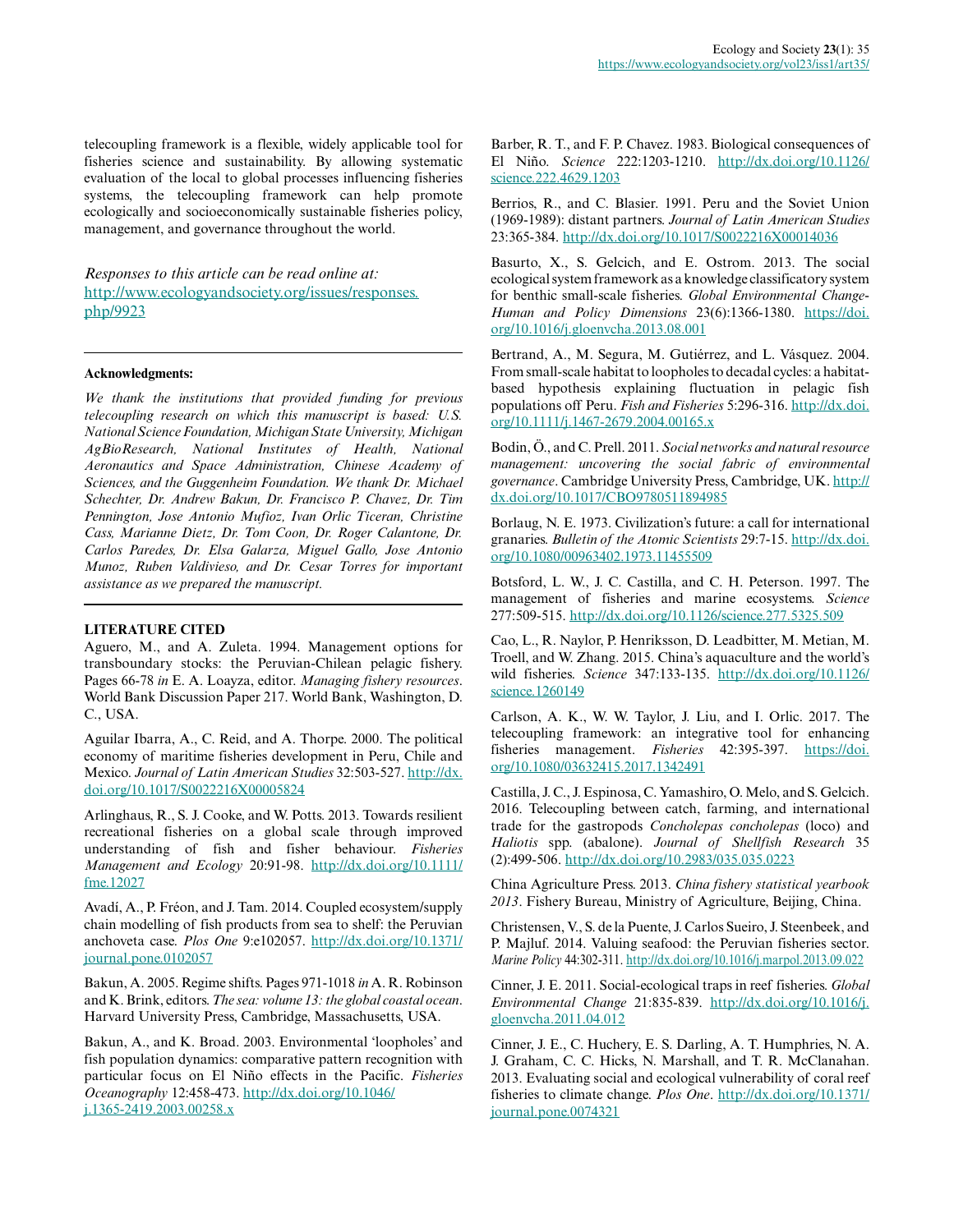Cinner, J. E., T. R. McClanahan, M. A. MacNeil, N. A. J. Graham, T. M. Daw, A. Mukminin, D. A. Feary, A. L. Rabearisoa, A. Wamukota, N. Jiddawi, S. J. Campbell, A. H. Baird, F. A. Januchowski-Hartley, S. Hamed, R. Lahari, T. Morove, and J. Kuange. 2012. Comanagement of coral reef social-ecological systems. *Proceedings of the National Academy of Sciences* 109 (14):5219-5222. [http://dx.doi.org/10.1073/pnas.1121215109](http://dx.doi.org/10.1073%2Fpnas.1121215109)

Crona, B. I., T. M. Daw, W. Swartz, A. V. Norström, M. Nyström, M. Thyresson, C. Folke, J. Hentati-Sundberg, H. Österblom, L. Deutsch, and M. Troell. 2016. Masked, diluted and drowned out: how global seafood trade weakens signals from marine ecosystems. *Fish and Fisheries* 17:1175-1182. [http://dx.doi.](http://dx.doi.org/10.1111%2Ffaf.12109) [org/10.1111/faf.12109](http://dx.doi.org/10.1111%2Ffaf.12109)

Crona, B. I., T. Van Holt, M. Petersson, T. M. Daw, and E. Buchary. 2015. Using social-ecological syndromes to understand impacts of international seafood trade on small-scale fisheries. *Global Environmental Change* 35:162-175. [http://dx.doi.](http://dx.doi.org/10.1016%2Fj.gloenvcha.2015.07.006) [org/10.1016/j.gloenvcha.2015.07.006](http://dx.doi.org/10.1016%2Fj.gloenvcha.2015.07.006)

Cury, P., A. Bakun, R. J. M. Crawford, A. Jarre, R. A. Quiñones, L. J. Shannon, and H. M. Verheye. 2000. Small pelagics in upwelling systems: patterns of interaction and structural changes in "wasp-waist" ecosystems. *ICES Journal of Marine Science* 57:603-618. [http://dx.doi.org/10.1006/jmsc.2000.0712](http://dx.doi.org/10.1006%2Fjmsc.2000.0712) 

Cushman, G. T. 2013. *Guano and the opening of the Pacific world: a global ecological history*. Cambridge University Press, New York, New York, USA. [http://dx.doi.org/10.1017/CBO9781139047470](http://dx.doi.org/10.1017%2FCBO9781139047470) 

Defeo, O., M. Castrejón, R. Pérez-Castañeda, J. C. Castilla, N. L. Gutiérrez, T. E. Essington, and C. Folke. 2016. Comanagement in Latin American small-scale shellfisheries: assessment from long-term case studies. *Fish and Fisheries* 17 (1):176-192. [http://dx.doi.org/10.1111/faf.12101](http://dx.doi.org/10.1111%2Ffaf.12101) 

Deines, J. M., X. Liu, and J. Liu. 2016. Telecoupling in urban water systems: an examination of Beijing's imported water supply. *Water International* 41:251-270. [http://dx.doi.org/10.1080/0250](http://dx.doi.org/10.1080%2F02508060.2015.1113485) [8060.2015.1113485](http://dx.doi.org/10.1080%2F02508060.2015.1113485)

Dreher, A., N. Gaston, and P. Martens. 2008. Towards an understanding of the concept of globalization. Pages 5-23 *in* A. Dreher, N. Gaston, and P. Martens, editors. *Measuring globalisation: gauging its consequences*. Springer, New York, New York, USA.

Eriksson, H., H. Österblom, B. Crona, M. Troell, N. Andrew, J. Wilen, and C. Folke. 2015. Contagious exploitation of marine resources. *Frontiers in Ecology and the Environment* 13:435-440. [http://dx.doi.org/10.1890/140312](http://dx.doi.org/10.1890%2F140312)

Essington T. E., L. Ciannelli, S. S. Heppell, P. S. Levin, T. R. McClanahan, F. Micheli, É. E. Plagányi, and I. E. van Putten. 2017. Empiricism and modeling for marine fisheries: advancing an interdisciplinary science. *Ecosystems* 20:237-244. [http://dx.](http://dx.doi.org/10.1007%2Fs10021-016-0073-0) [doi.org/10.1007/s10021-016-0073-0](http://dx.doi.org/10.1007%2Fs10021-016-0073-0) 

Fang, B., Y. Tan, C. Li, Y. Cao, J. Liu, P.-J. Schweizer, H. Shi, B. Zhou, H. Chen, and Z. Hu. 2016. Energy sustainability under the framework of telecoupling. *Energy* 106:253-259. [http://dx.doi.](http://dx.doi.org/10.1016%2Fj.energy.2016.03.055) [org/10.1016/j.energy.2016.03.055](http://dx.doi.org/10.1016%2Fj.energy.2016.03.055) 

Folke, C., R. Biggs, A. V. Norstrom, B. Reyers, and J. Rockstrom. 2016. Social-ecological resilience and biosphere-based sustainability science. *Ecology and Society* 21(3):41. [http://dx.doi.org/10.5751/](http://dx.doi.org/10.5751%2FES-08748-210341) [ES-08748-210341](http://dx.doi.org/10.5751%2FES-08748-210341)

Food and Agriculture Organization of the United Nations (FAO). 2010. *GLOBEFISH - Analysis and information on world fish trade*. United Nations, Rome, Italy. [online] URL: [http://www.fao.org/](http://www.fao.org/in-action/globefish/market-reports/resource-detail/en/c/337199/) [in-action/globefish/market-reports/resource-detail/en/c/337199/](http://www.fao.org/in-action/globefish/market-reports/resource-detail/en/c/337199/) 

Food and Agriculture Organization of the United Nations (FAO). 2014. *The state of world fisheries and aquaculture*. United Nations, Rome, Italy. [online] URL: <http://www.fao.org/3/a-i3720e.pdf>

Fréon, P., J. C. Sueiro, F. Iriarte, O. F. Miro Evar, Y. Landa, J.-F. Mittaine, and M. Bouchon. 2014. Harvesting for food versus feed: a review of Peruvian fisheries in a global context. *Reviews in Fish Biology and Fisheries* 24:381-398. [http://dx.doi.org/10.1007/](http://dx.doi.org/10.1007%2Fs11160-013-9336-4) [s11160-013-9336-4](http://dx.doi.org/10.1007%2Fs11160-013-9336-4) 

Fulton, D. C., and I. R. Adelman. 2003. Social science (the human dimension) in fisheries. *Fisheries* 28:4.

Fulton, E. A., A. D. M. Smith, D. C. Smith, and I. E. van Putten. 2011. Human behaviour: the key source of uncertainty in fisheries management. *Fish and Fisheries* 12:2-17. [http://dx.doi.](http://dx.doi.org/10.1111%2Fj.1467-2979.2010.00371.x) [org/10.1111/j.1467-2979.2010.00371.x](http://dx.doi.org/10.1111%2Fj.1467-2979.2010.00371.x)

Galdorisi, G. D., and A. G. Kaufman. 2001. Military activities in the exclusive economic zone: preventing uncertainty and defusing conflict. *California Western International Law Journal* 32:253-302. [online] URL: [https://scholarlycommons.law.cwsl.](https://scholarlycommons.law.cwsl.edu/cgi/viewcontent.cgi?referer=https://www.google.com/&httpsredir=1&article=1199&context=cwilj) [edu/cgi/viewcontent.cgi?referer=https://www.google.com/](https://scholarlycommons.law.cwsl.edu/cgi/viewcontent.cgi?referer=https://www.google.com/&httpsredir=1&article=1199&context=cwilj) [&httpsredir=1&article=1199&context=cwilj](https://scholarlycommons.law.cwsl.edu/cgi/viewcontent.cgi?referer=https://www.google.com/&httpsredir=1&article=1199&context=cwilj) 

Garcia-Amador, F. V. 1974. The Latin America contribution to the development of the law of the sea. *American Journal of International Law* 68:33-50. [http://dx.doi.org/10.2307/2198801](http://dx.doi.org/10.2307%2F2198801) 

Gelcich, S., J. Cinner, C. J. Donlan, S. Tapia-Lewin, N. Godoy, and J. C. Castilla. 2017. Fishers' perceptions on the Chilean coastal TURF system after two decades: problems, benefits, and emerging needs. *Bulletin of Marine Science* 93:53-67. [http://dx.](http://dx.doi.org/10.5343%2Fbms.2015.1082) [doi.org/10.5343/bms.2015.1082](http://dx.doi.org/10.5343%2Fbms.2015.1082)

Gephart, J. A., L. Deutsch, M. L. Pace, M. Troell, and D. A. Seekell. 2017. Shocks to fish production: identification, trends, and consequences. *Global Environmental Change* 42:24-32. [http://](http://dx.doi.org/10.1016%2Fj.gloenvcha.2016.11.003) [dx.doi.org/10.1016/j.gloenvcha.2016.11.003](http://dx.doi.org/10.1016%2Fj.gloenvcha.2016.11.003) 

Gephart, J. A., E. Rovenskaya, U. Dieckmann, M. L. Pace. and Å. Brännström. 2016. Vulnerability to shocks in the global seafood trade network. *Environmental Research Letters* 11 (3):035008. [http://dx.doi.org/10.1088/1748-9326/11/3/035008](http://dx.doi.org/10.1088%2F1748-9326%2F11%2F3%2F035008)

Glantz, M. H. 1979. Science, politics and economics of the Peruvian anchoveta fishery. *Marine Policy* 3:201-210. [http://dx.](http://dx.doi.org/10.1016%2F0308-597X%2879%2990052-6) [doi.org/10.1016/0308-597X\(79\)90052-6](http://dx.doi.org/10.1016%2F0308-597X%2879%2990052-6)

Gréboval, D., and G. Munro. 1999. *Overcapitalization and excess capacity in world fisheries: underlying economics and methods of control*. Food and Agricultural Organization of the United Nations (FAO) Fisheries Technical Paper No. 386. FAO, Rome, Italy. [online] URL: [http://www.fao.org/docrep/003/X2250E/](http://www.fao.org/docrep/003/X2250E/x2250e03.htm) [x2250e03.htm](http://www.fao.org/docrep/003/X2250E/x2250e03.htm)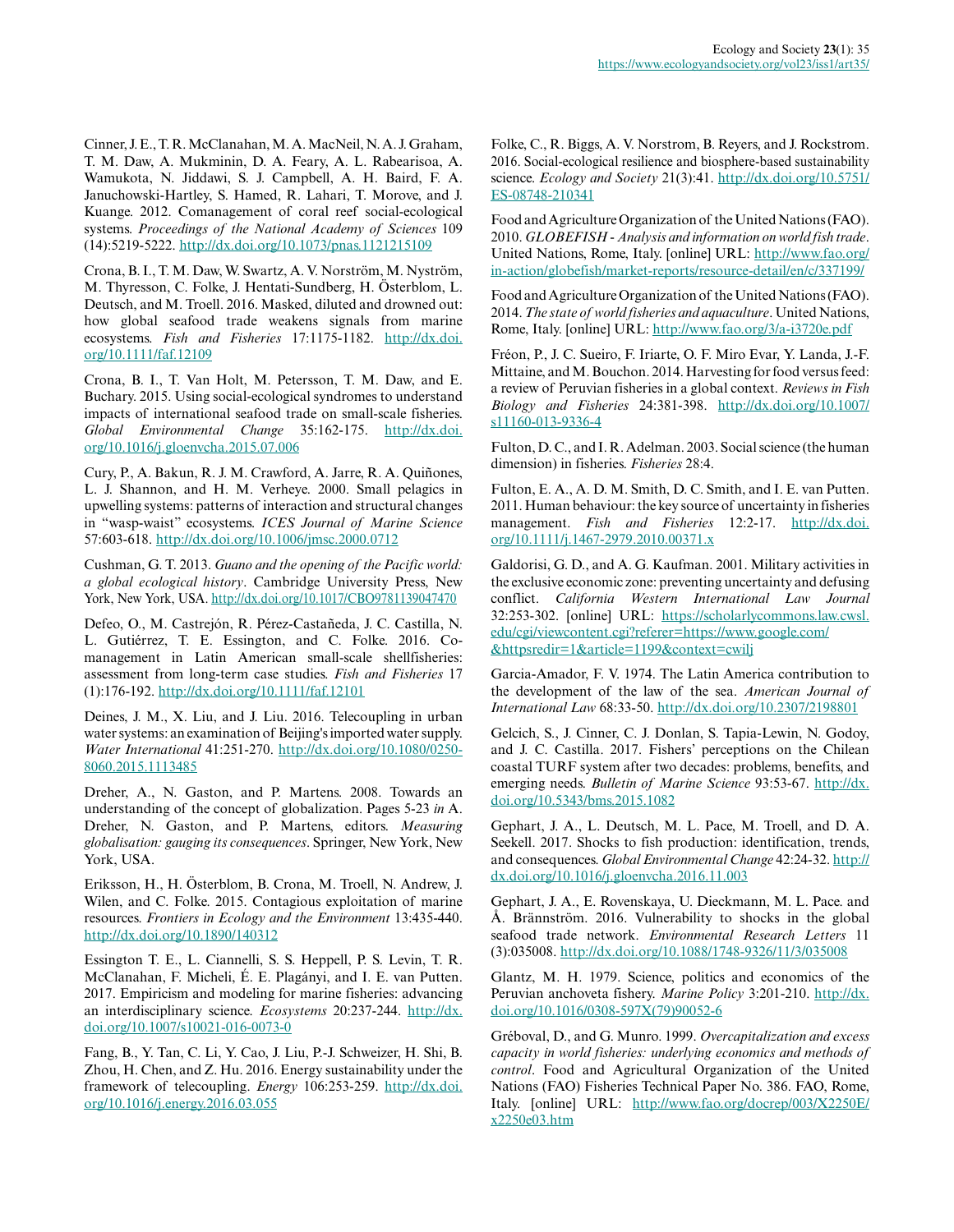Hulina, J., C. Bocetti, H. Campa, III, V. Hull, W. Yang, and J. Liu. 2017. Telecoupling framework for research on migratory species in the Anthropocene. *Elementa: Science of the Anthropocene* 5:5. [http://dx.doi.org/10.1525/elementa.184](http://dx.doi.org/10.1525%2Felementa.184)

Hunt, L. M., E. P. Fenichel, D. C. Fulton, R. Mendelsohn, J. W. Smith, T. D. Tunney, A. J. Lynch, C. P. Paukert, and J. E. Whitney. 2016. Identifying alternate pathways for climate change to impact inland recreational fishers. *Fisheries* 41:362-372. [http://dx.doi.](http://dx.doi.org/10.1080%2F03632415.2016.1187015) [org/10.1080/03632415.2016.1187015](http://dx.doi.org/10.1080%2F03632415.2016.1187015) 

Hunt, L. M., S. G. Sutton, and R. Arlinghaus. 2013. Illustrating the critical role of human dimensions research for understanding and managing recreational fisheries within a social-ecological system framework. *Fisheries Management and Ecology* 20:111-124. [http://dx.doi.org/10.1111/j.1365-2400.2012.00870.x](http://dx.doi.org/10.1111%2Fj.1365-2400.2012.00870.x)

International Fishmeal and Fish Oil Organization (IFFO). 2009. *The production of fishmeal and fish oil from Peruvian anchovy*. Technical Report No. 2. International Fishmeal and Fish Oil Organization, London, UK. [online] URL: [http://www.iffo.net/](http://www.iffo.net/system/files/67_0.pdf) [system/files/67\\_0.pdf](http://www.iffo.net/system/files/67_0.pdf)

Instituto del Mar del Peru (IMARPE). 1970. Panel of experts' report on the economic effects of alternative regulatory measures in the Peruvian anchoveta fishery. Reprinted on pages 369-400 *in* M. H. Glantz and J. D. Thompson, editors. *Resource management and environmental uncertainty: lessons from coastal upwelling fisheries*. 1983. John Wiley and Sons, New York, New York, USA.

Knuth, B. A. 2002. The many faces of salmon: implications of stakeholder diversity in the Great Lakes. Pages 181-192 *in* K. D. Lynch, M. L. Jones, and W. W. Taylor, editors. *Sustaining North American salmon: perspectives across regions and disciplines*. American Fisheries Society, Bethesda, Maryland, USA.

Lemay, M. H. 1998. *Coastal and marine resources in Latin America and the Caribbean*. Inter-American Development Bank. Washington, D.C., USA. [online] URL: [https://publications.iadb.](https://publications.iadb.org/handle/11319/4757) [org/handle/11319/4757](https://publications.iadb.org/handle/11319/4757) 

Liu, J., T. Dietz, S. R. Carpenter, C. Folke, M. Alberti, C. L. Redman, S. H. Schneider, E. Ostrom, A. N. Pell, J. Lubchenco, W. W. Taylor, Z. Ouyang, P. Deadman, T. Kratz, and W. Provencher. 2007*a*. Coupled human and natural systems. *Ambio* 36:639-649. [http://dx.doi.org/10.1579/0044-7447\(2007\)36\[639:CHANS\]](http://dx.doi.org/10.1579%2F0044-7447%282007%2936%5B639%3ACHANS%5D2.0.CO%3B2) [2.0.CO;2](http://dx.doi.org/10.1579%2F0044-7447%282007%2936%5B639%3ACHANS%5D2.0.CO%3B2)

Liu, J., T. Dietz, S. R. Carpenter, M. Alberti, C. Folke, E. Moran, A. N. Pell, P. Deadman, T. Kratz, J. Lubchenco, E. Ostrom, Z. Ouyang, W. Provencher, C. L. Redman, S. H. Schneider, and W. W. Taylor. 2007*b*. Complexity of coupled human and natural systems. *Science* 317:1513-1516. [http://dx.doi.org/10.1126/](http://dx.doi.org/10.1126%2Fscience.1144004) [science.1144004](http://dx.doi.org/10.1126%2Fscience.1144004)

Liu, J. G., V. Hull, M. Batistella, R. DeFries, T. Dietz, F. Fu, T. W. Hertel, R. C. Izaurralde, E. F. Lambin, S. Li, L. A. Martinelli, W. J. McConnell, E. F. Moran, R. Naylor, Z. Ouyang, K. R. Polenske, A. Reenberg, G. de Miranda Rocha, C. S. Simmons, P. H. Verburg, P. M. Vitousek, F. Zhang, and C. Zhu. 2013. Framing sustainability in a telecoupled world. *Ecology and Society* 18 (2):26. [http://dx.doi.org/10.5751/ES-05873-180226](http://dx.doi.org/10.5751%2FES-05873-180226)

Liu, J., V. Hull, J. Luo, W. Yang, W. Liu, A. Viña, C. Vogt, Z. Xu, H. Yang, J. Zhang, L. An, X. Chen, S. Li, Z. Ouyang, W. Xu, and H. Zhang. 2015. Multiple telecouplings and their complex interrelationships. *Ecology and Society* 20(3):44. [http://dx.doi.](http://dx.doi.org/10.5751%2FES-07868-200344) [org/10.5751/ES-07868-200344](http://dx.doi.org/10.5751%2FES-07868-200344) 

Liu, J., V. Hull, W. Yang, A. Viña, X. Chen, Z. Ouyang, and H. Zhang, editors. 2016. *Pandas and people: coupling human and natural systems for sustainability*. Oxford University Press, Oxford, UK.

Liu, J., W. Yang, and S. Li. 2016. Framing ecosystem services in the telecoupled Anthropocene. *Frontiers in Ecology and the Environment* 14:27-36. [http://dx.doi.org/10.1002/16-0188.1](http://dx.doi.org/10.1002%2F16-0188.1) 

McPhaden, M. J. 2003. El Niño and La Niña: causes and global consequences. Pages 353-370 *in* R. E. Munn, M. C. MacCracken, and J. Perry, editors. *Encyclopedia of global environmental change*. John Wiley and Sons, Hoboken, New Jersey, USA.

Mondoux, S., T. Pitcher, and D. Pauly. 2008. Ranking maritime countries by the sustainability of their fisheries. Pages 13-27 *in* J. Alder and D. Pauly, editors. *A comparative assessment of biodiversity, fisheries, and aquaculture in 53 countries' exclusive economic zones*. Fisheries Centre, University of British Columbia, Vancouver, British Columbia, Canada. [online] URL: [http://](http://www.seaaroundus.org/doc/publications/books-and-reports/2008/Alder-and-Pauly-comparative-assessment-of-biodiversity-fisheries-and-aquaculture-53-countries-EEZ.pdf) [www.seaaroundus.org/doc/publications/books-and-reports/2008/](http://www.seaaroundus.org/doc/publications/books-and-reports/2008/Alder-and-Pauly-comparative-assessment-of-biodiversity-fisheries-and-aquaculture-53-countries-EEZ.pdf) [Alder-and-Pauly-comparative-assessment-of-biodiversity-fisheries](http://www.seaaroundus.org/doc/publications/books-and-reports/2008/Alder-and-Pauly-comparative-assessment-of-biodiversity-fisheries-and-aquaculture-53-countries-EEZ.pdf)[and-aquaculture-53-countries-EEZ.pdf](http://www.seaaroundus.org/doc/publications/books-and-reports/2008/Alder-and-Pauly-comparative-assessment-of-biodiversity-fisheries-and-aquaculture-53-countries-EEZ.pdf)

Norton, J. G., and J. E. Mason. 2005. Relationship of California sardine (*Sardinops sagax*) abundance to climate-scale ecological changes in the California Current system. *CalCOFI Report* 46:83-92. [online] URL: [http://calcofi.org/publications/calcofireports/](http://calcofi.org/publications/calcofireports/v46/Vol_46_Norton_Mason_Environmental_Influences.pdf) v46/Vol 46 Norton Mason Environmental Influences.pdf

Orlic, I. 2011. Innovation, leadership, and management of the Peruvian anchoveta fishery: approaching sustainability. Pages 145-183 *in* W. W. Taylor, A. J. Lynch, and M. G. Schechter, editors. *Sustainable fisheries: multi-level approaches to a global problem*. American Fisheries Society, Bethesda, Maryland, USA.

Österblom, H., and C. Folke. 2015. Globalization, marine regime shifts and the Soviet Union. *Philosophical Transactions of the Royal Society B*. 370: 20130278. [http://dx.doi.org/10.1098/](http://dx.doi.org/10.1098%2Frstb.2013.0278) [rstb.2013.0278](http://dx.doi.org/10.1098%2Frstb.2013.0278)

Paulik, G. J. 1981. Anchovies, birds, and fishermen in the Peru Current. Pages 35-80 *in* M. H. Glantz and J. D. Thompson, editors. *Resource management and environmental uncertainty: lessons from coastal upwelling fisheries*. John Wiley and Sons, New York, New York, USA.

Pinsky, M. L., and M. Fogarty. 2012. Lagged social-ecological responses to climate and range shifts in fisheries. *Climate Change Letters* 115:883-891. [http://dx.doi.org/10.1007/s10584-012-0599](http://dx.doi.org/10.1007%2Fs10584-012-0599-x) [x](http://dx.doi.org/10.1007%2Fs10584-012-0599-x) 

Roemer, M. 1970. *Fishing for growth: export-led development in Peru, 1950-1967*. Harvard University Press. Cambridge, Massachusetts, USA. [http://dx.doi.org/10.4159/harvard.9780674418417](http://dx.doi.org/10.4159%2Fharvard.9780674418417)

Smith, M. D., C. A. Roheim, L. B. Crowder, B. S. Halpern, M. Turnipseed, J. L. Anderson, F. Asche, L. Bourillón, A. G. Guttormsen, A. Khan, L. A. Liguori, A. McNevin, M. I. O'Connor, D. Squires, P. Tyedmers, C. Brownstein, K. Carden, D. H. Klinger, R. Sagarin, and K. A. Selko. 2010. Sustainability